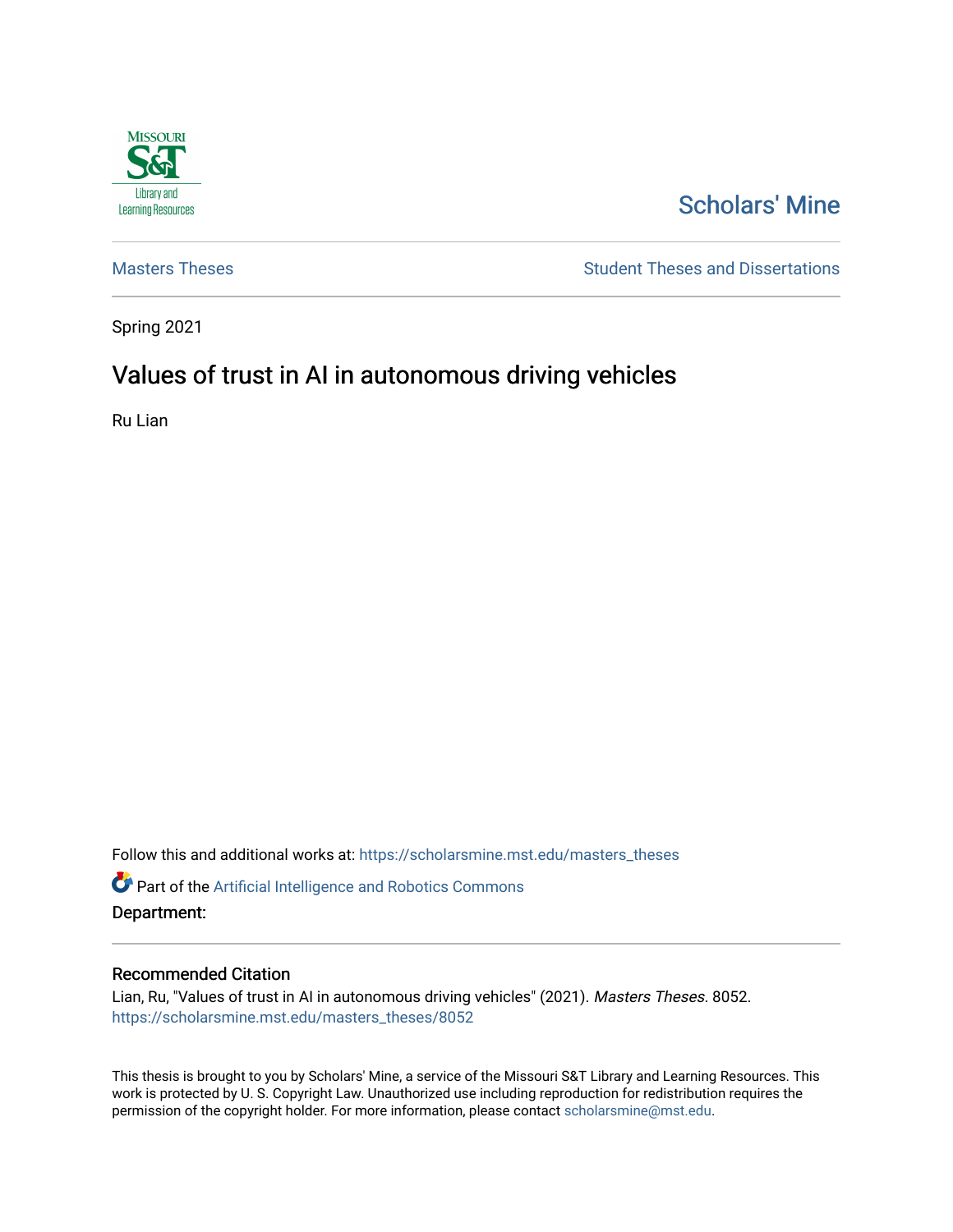# VALUES OF TRUST IN AI IN AUTONOMOUS DRIVING VEHICLES

by

# RU LIAN

## A THESIS

Presented to the Graduate Faculty of the

# MISSOURI UNIVERSITY OF SCIENCE AND TECHNOLOGY

In Partial Fulfillment of the Requirements for the Degree

# MASTER OF INFORMATION SCIENCE AND TECHNOLOGY

2021

Approved by:

Keng Siau, Advisor Fiona Fui-Hoon Nah Cecil Eng Huang Chua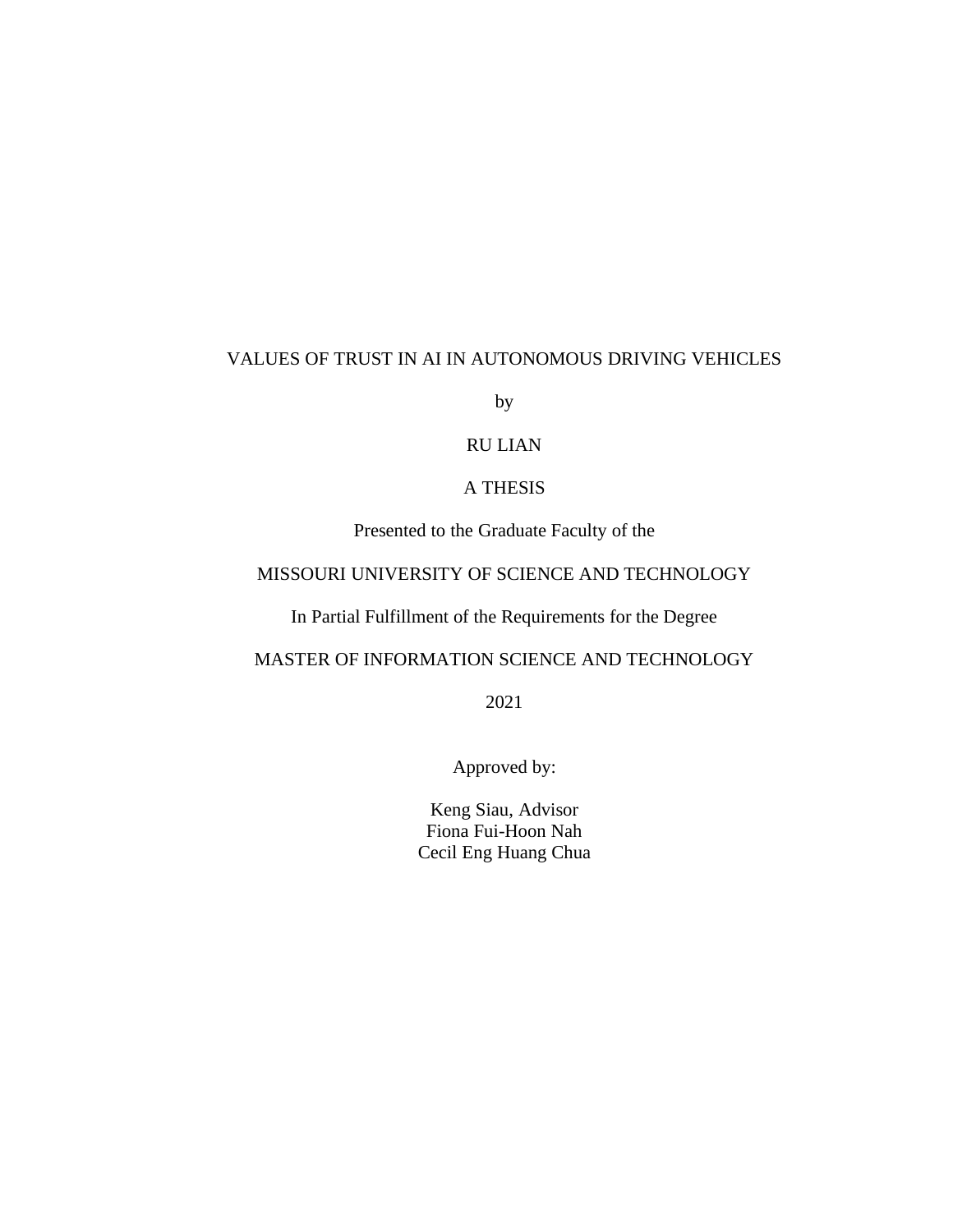© 2021

# Ru Lian

All Rights Reserved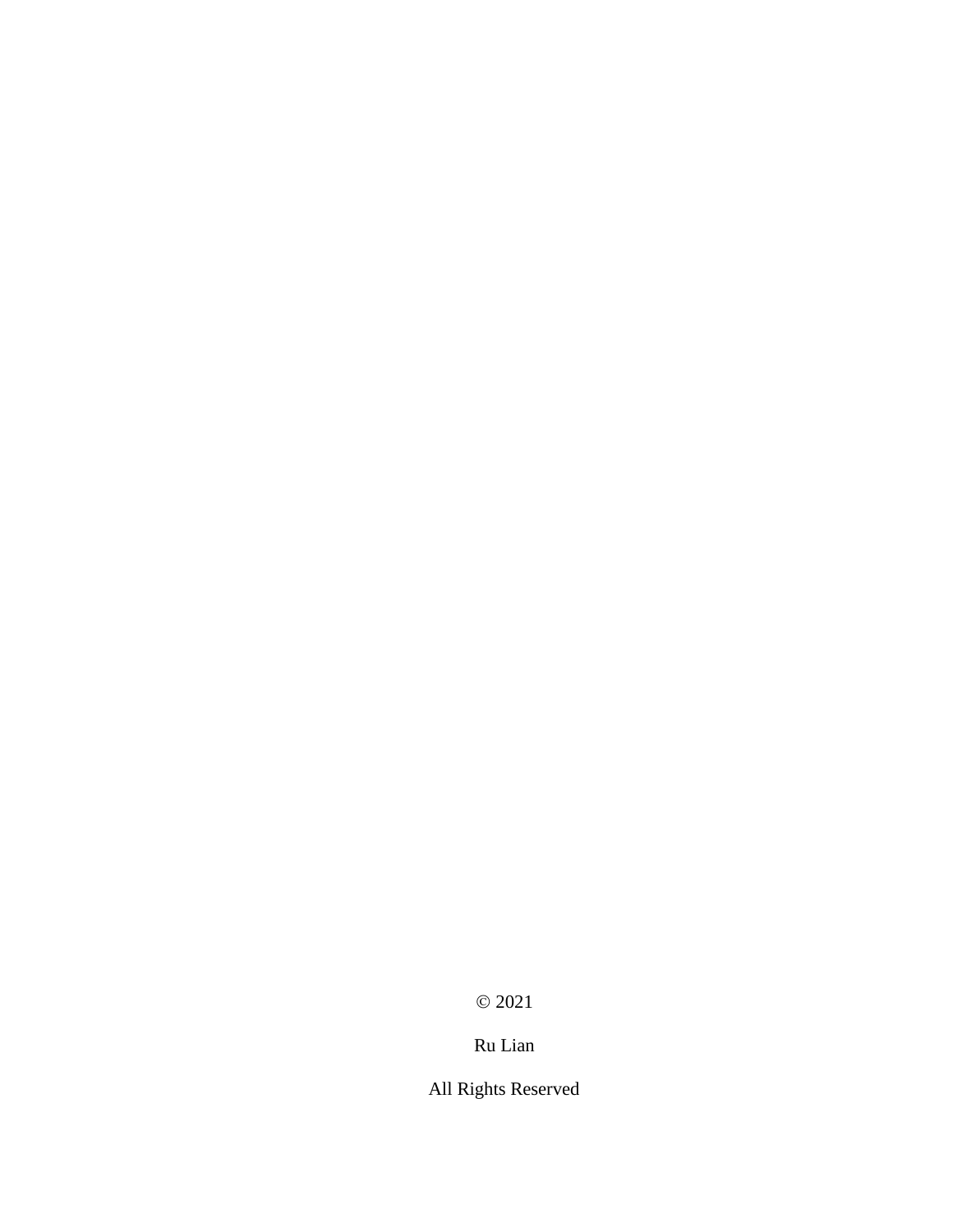#### **ABSTRACT**

Automation with artificial intelligence technology is an emerging field and is widely used in various industries. With the increasing autonomy, learning, and adaptability of intelligent machines such as self-driving cars, it is difficult to regard them as simple tools in human hands. At the same time, a series of problems and challenges such as predictability, interpretability, and causality arise. Trust in self-driving technology will impact the adoption and utilization of autonomous driving technology. A qualitative research methodology, Value-Focused Thinking, is used to identify the values of trust in autonomous driving vehicles and analyze the relationship between these values.

**Keywords:** Artificial Intelligence; Autonomous driving vehicles; Trust; Value-Focused Thinking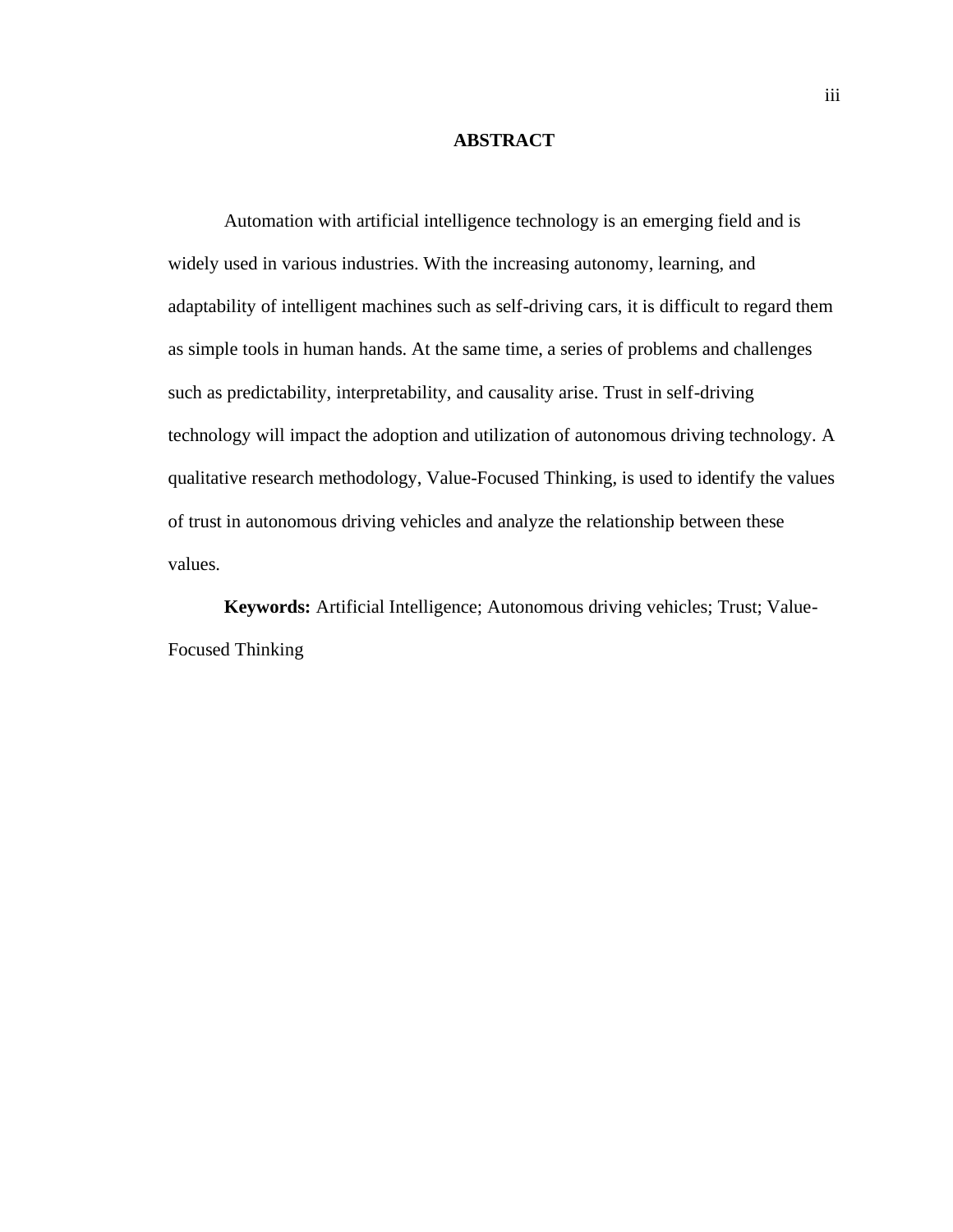# **ACKNOWLEDGMENTS**

I would like to acknowledge the guidance and instruction of my academic advisor, Keng Siau, and my committee members, Fiona Fui-Hoon Nah and Cecil Eng Huang Chua. I would also like to thank all the participants of this research for making this study possible.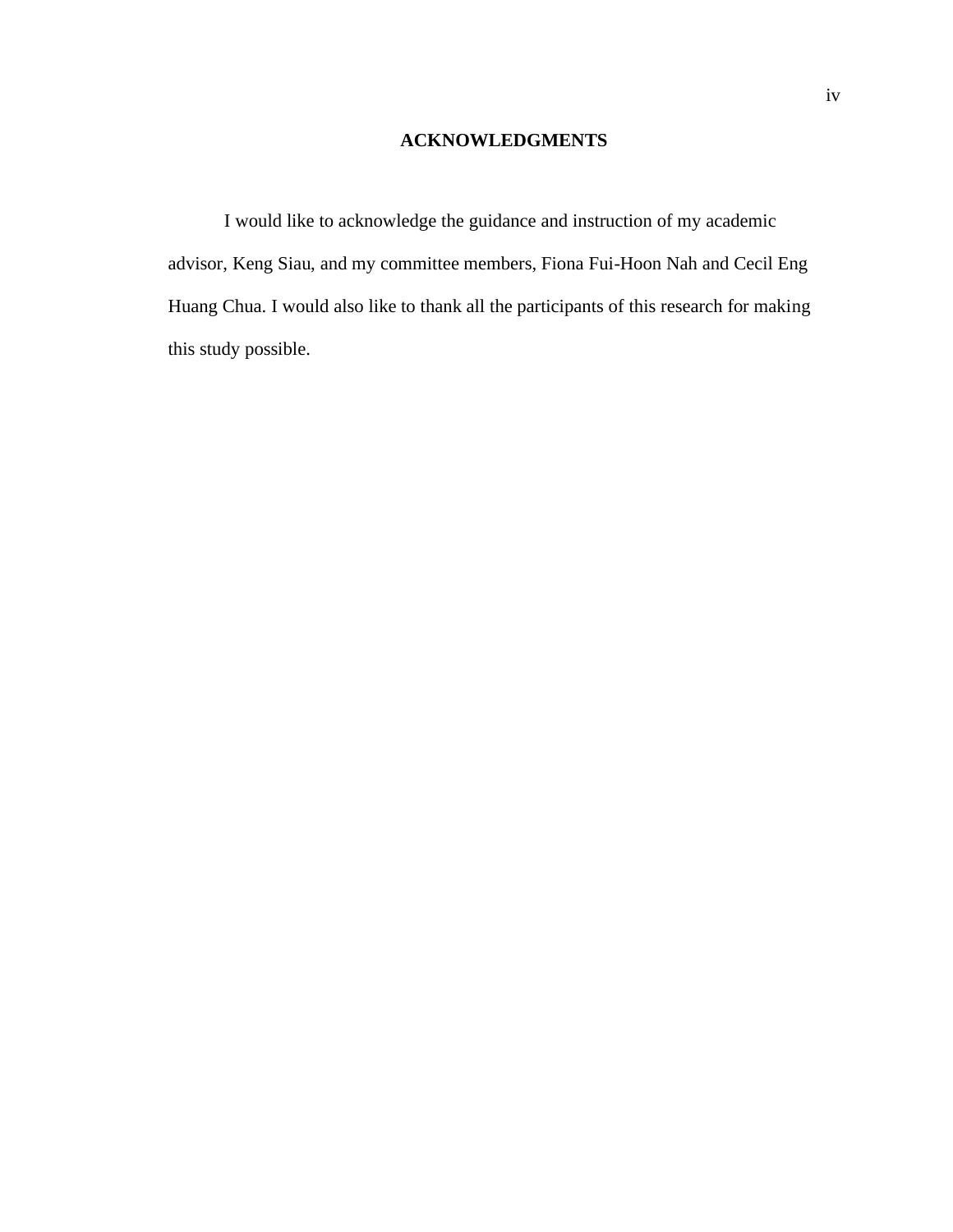# **TABLE OF CONTENTS**

| Page                                               |
|----------------------------------------------------|
|                                                    |
|                                                    |
|                                                    |
|                                                    |
| <b>SECTION</b>                                     |
|                                                    |
|                                                    |
|                                                    |
|                                                    |
|                                                    |
|                                                    |
|                                                    |
|                                                    |
|                                                    |
|                                                    |
|                                                    |
|                                                    |
| 5.2. OBTAINING FUNDAMENTAL AND MEANS OBJECTIVES 15 |
|                                                    |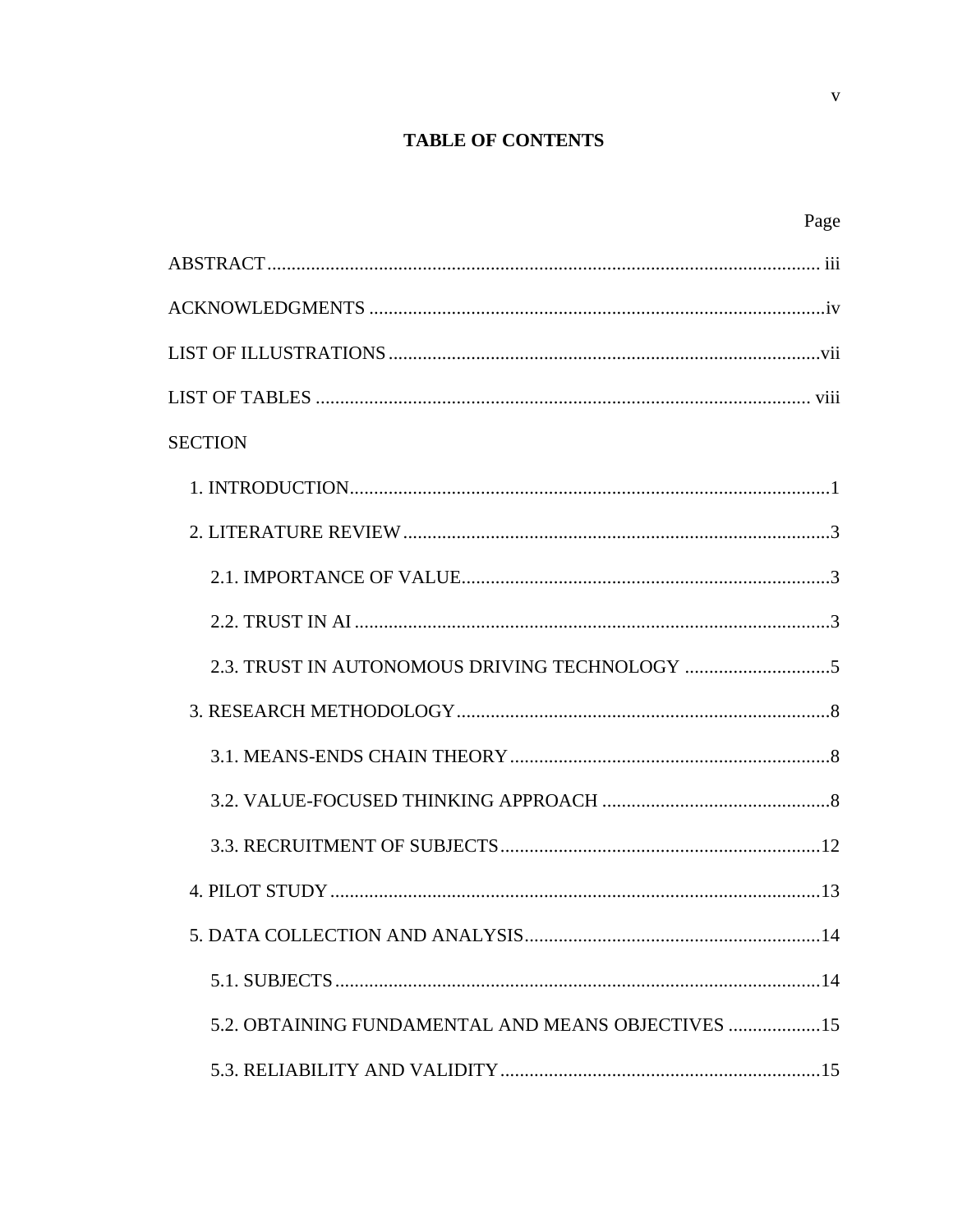|  | 16 |
|--|----|
|  | 20 |
|  | 26 |
|  |    |
|  |    |
|  |    |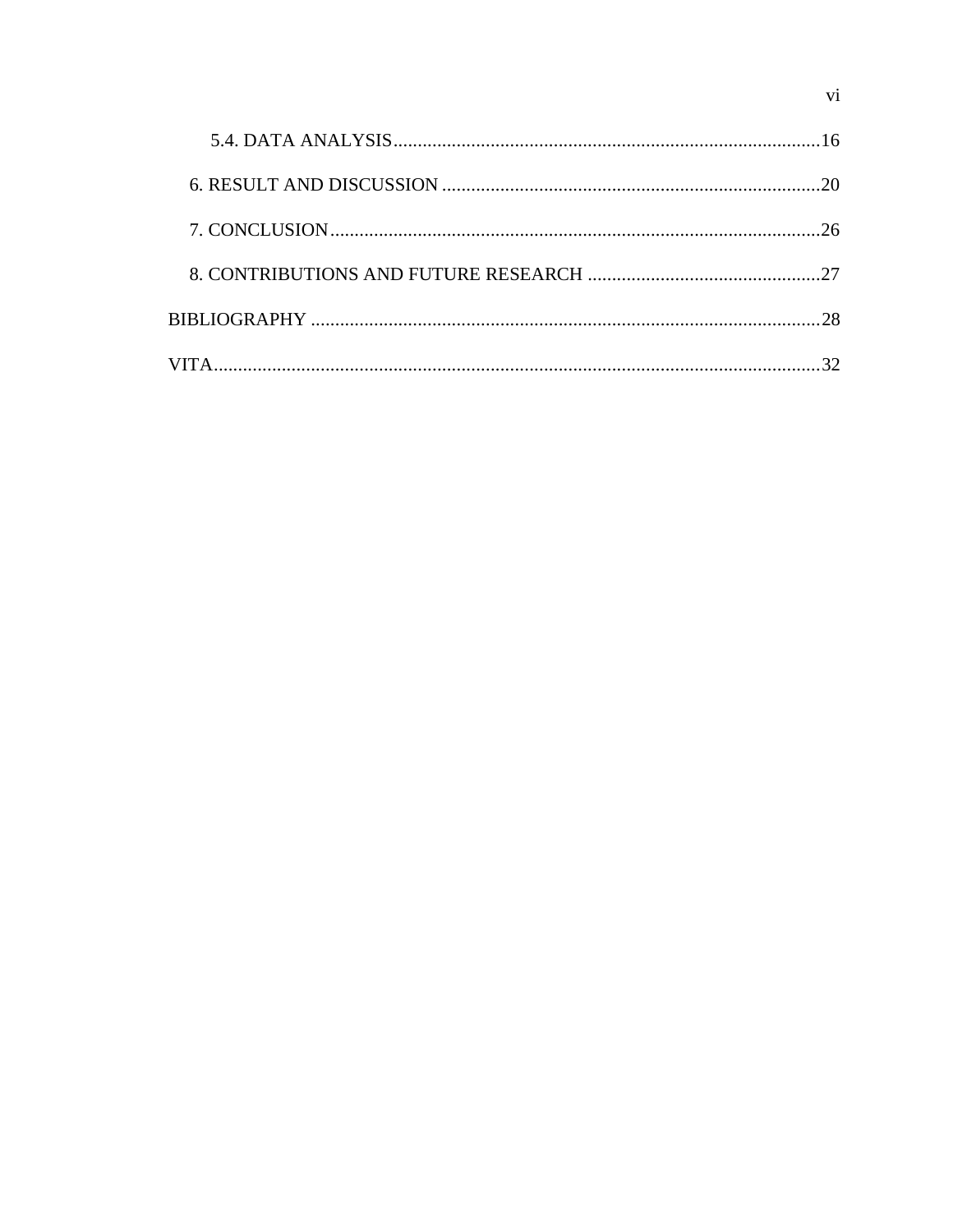# **LIST OF ILLUSTRATIONS**

| Figure | Page |
|--------|------|
|        |      |
|        |      |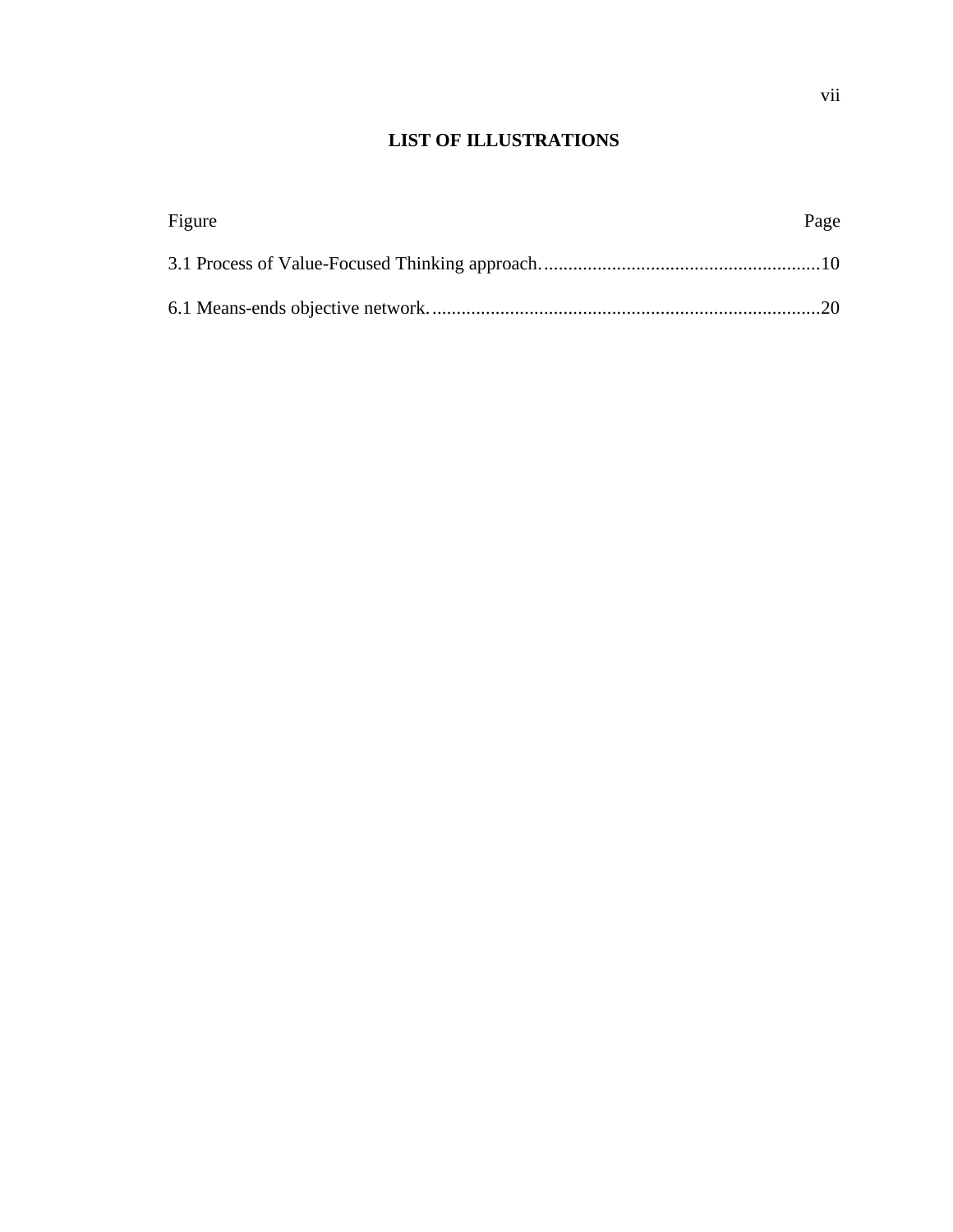# **LIST OF TABLES**

| Table | Page |
|-------|------|
|       |      |
|       |      |
|       |      |
|       |      |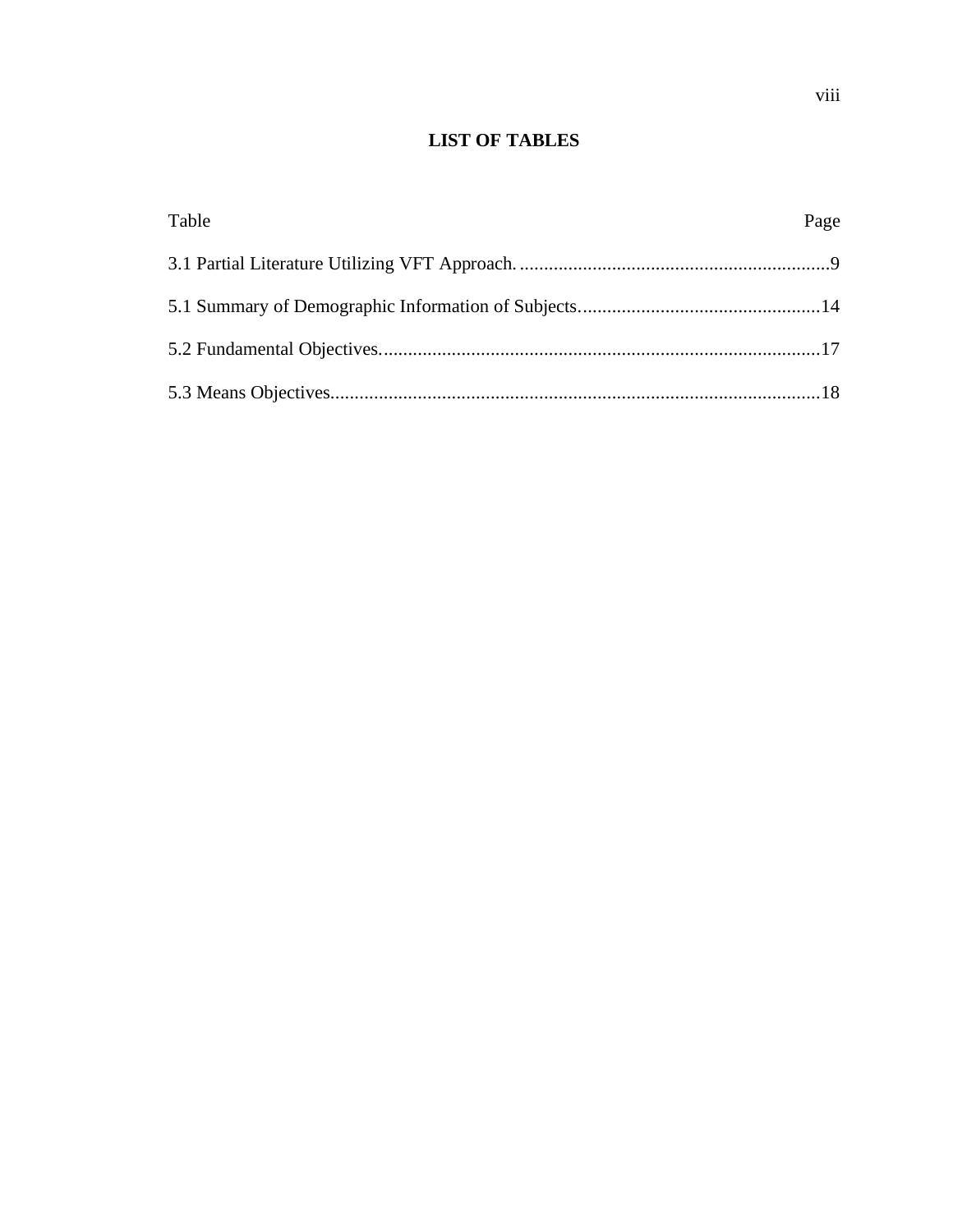### **1. INTRODUCTION**

Artificial intelligence (AI) technology is implemented in many areas and is now a part of our life (Siau, 2018). Speech recognition, visual recognition, machine learning, and other related technologies have advanced rapidly. AI has performed well in many areas, such as finance, retail, medical, automobile, forecasting the future, facilitating human convenience, and relieving humans of dangerous and monotonous works (Siau et al., 2018). In fact, many decisions in our life need to be predicted in advance, and with the development of technology, the prediction ability of artificial intelligence is almost always better than that of human beings. However, the development of science and technology has been facing many challenges. On the one hand, people are always skeptical of new things. For most people, it is often difficult to remember the right things, but they are always sensitive to the mistakes of others. As far as AI is concerned, at the present stage, it is not possible to give a reasonable explanation of the decisions made by AI, which can be understood by ordinary people. These many factors have led to a human distrust of AI. On the other hand, for those who are not familiar with AI, there must be fear and doubt about the unknown in their hearts; for those who know AI, they may have expressed concern about immature technology.

A new round of scientific and technological revolution is underway. Autonomous driving vehicles have virtually become the postal child of emerging scientific and technological achievements in AI (Hyder, Siau, & Nah, 2019). Autonomous driving technology has begun to stand at the front end of the scientific and technological stage, attracting worldwide attention and symbolizing the advancement and achievement of AI.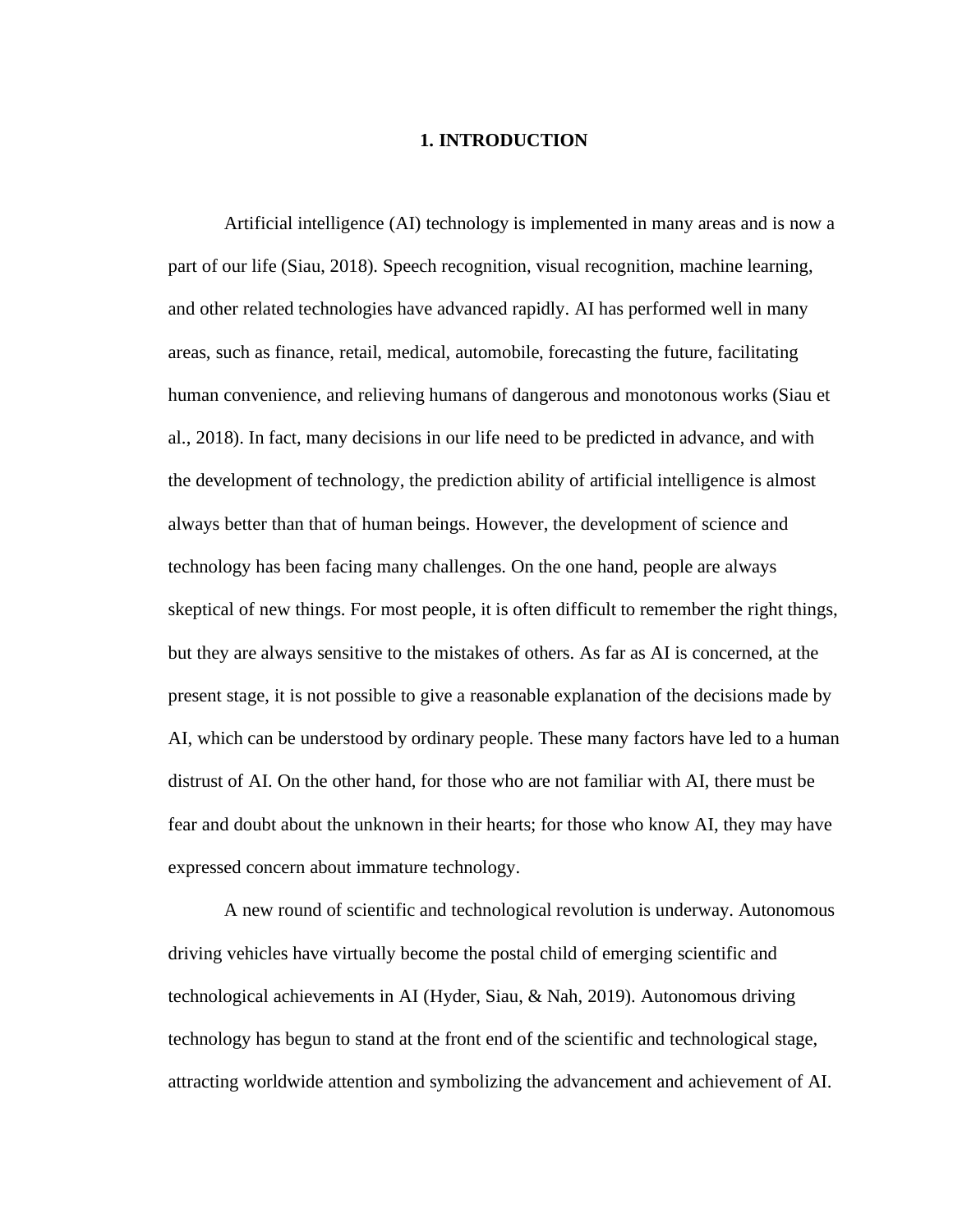Autonomous driving vehicles are of great significance to the improvement of vehicle traffic (Luettel, Himmelsbach, & Wuensche, 2012). Advanced driving vehicles reduce fuel consumption and pollution. Faster response time increases highway capacity and traffic flow. The state-of-the-art anti-collision system greatly reduces the occurrence of accidents. Smarter traffic routing systems save drivers' time (Luettel, Himmelsbach,  $\&$ Wuensche, 2012). However, humans have a less tolerant attitude towards mistakes made by autonomous driving vehicles compared to errors committed by human drivers. Therefore, it is essential to identify and learn the values of trust in AI in autonomous driving vehicles to customers. This research will provide a better understanding of trust in autonomous driving vehicles. A better understanding of trust in autonomous driving vehicles will help to advance the adoption of autonomous driving technology.

In this paper, we study the value of trust in AI to the customer to identify the fundamental values of trust in AI that the customers care about in autonomous driving. We use the Value-Focused Thinking (Keeney, 1996) method to identify the values of trust in AI and study the relationship between these values. A means-ends objective network will be one of the main outputs of this study. In the end, we provide the conclusion, contribution, and recommendations. We may find a way to solve the AI trust crisis, so that there will be more opportunities for human-computer interaction, so that people can better accept, understand and use AI, and prepare for AI to fully enter human life someday in the future.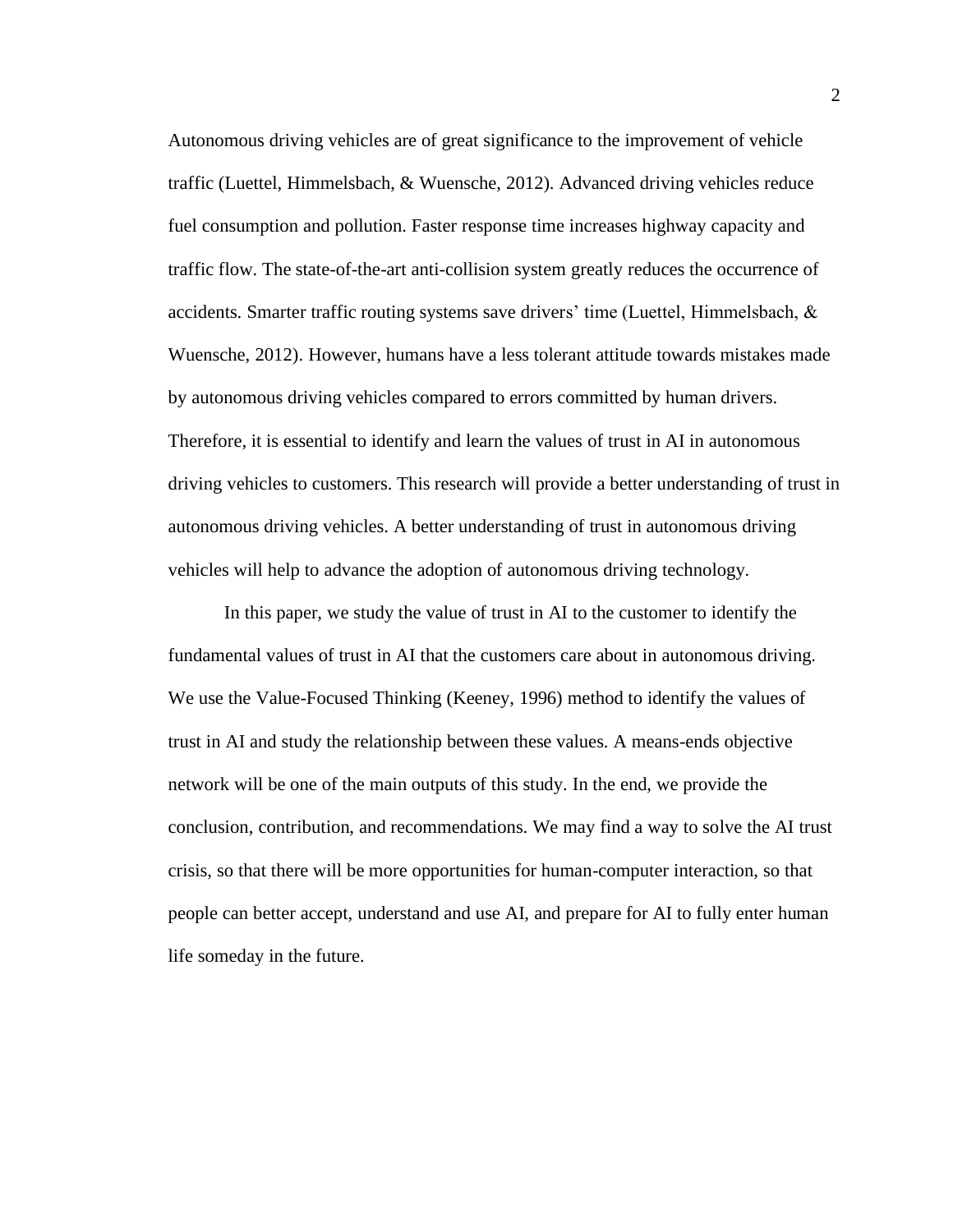#### **2. LITERATURE REVIEW**

#### <span id="page-11-1"></span><span id="page-11-0"></span>**2.1. IMPORTANCE OF VALUE**

Value is the goal and guiding principle of our life (Posner, & Munson, 1979). To a certain extent, value guides our family, life, and social life and determines our attitudes, beliefs, and behaviors (Erdem, Oumlil, & Tuncalp, 1999). Our values specify what we care about in a decision context and indicate what are the better means to achieve the ends in a context. Therefore, it becomes important to understand value -- what is important to people and what people want (Posner, & Munson, 1979). Identifying value can help people make better decisions and choices.

#### <span id="page-11-2"></span>**2.2. TRUST IN AI**

AI is a machine built by human beings that can perform many tasks requiring intelligence from the human (Wang & Siau, 2019). Currently, AI can be interpretable or uninterpretable. Interpretable AI is based on logic and rules. The other is difficult to interpret and may consist errors; and it is based on examples and data analysis. (Rossi, 2019). For AI, as the future core technology, building trust in this technology is a longterm task. Questions have been raised on whether human beings would be safer with or without AI, and how to make AI beneficial to human beings. AI can make mistakes, just like human beings (James, 2018).

Mayer, Davis, and Schoorman (1995) gave the definition of the essence of trust, that is, in interpersonal relationships, people are willing to show a sense of vulnerability when facing the behavior of others. Trust is a fragile phenomenon that constantly shows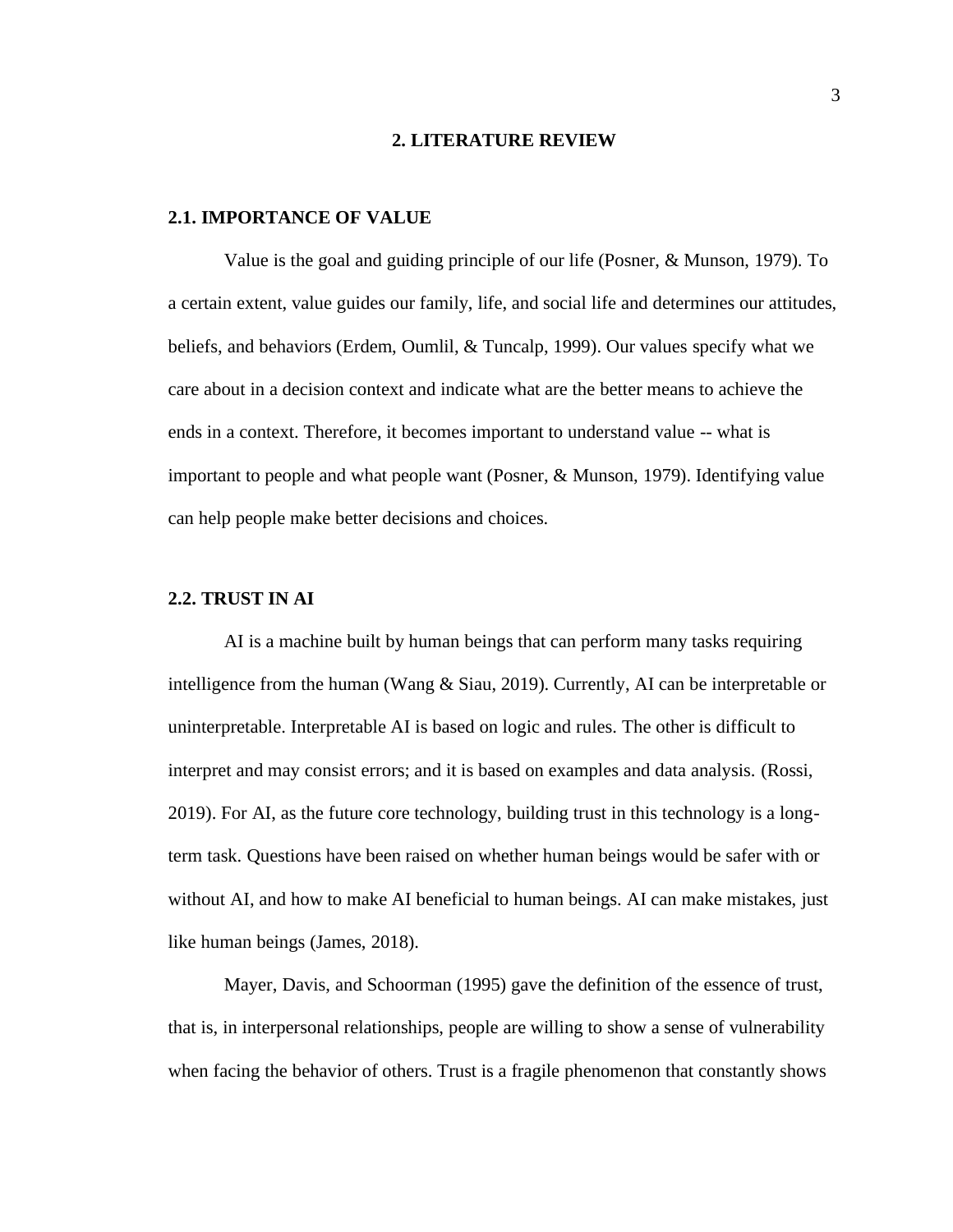and develops. Compared with creating trust, it is easier to be destroyed. There are many factors that affect consumer trust, such as the consumer's cultural background and country. Consumers may have formed values with national culture in their early years (Jarvenpaa, Tractinsky, & Saarinen, 1999).

Trust is essential to both individuals and organizations, but there are few systematic theoretical explanations for the development of trust and the role it plays. Therefore, McAllister (1995) proposes interpersonal trust and two aspects of measuring trust: emotional trust and cognitive trust. These two aspects are causally related, but each plays a unique role, and the level of cognitive trust is higher than that of emotional trust. Taking interpersonal relationships as an analogy, trust is the intermediary between humans and automation (Ghazizadeh et al., 2012). Rempel, Holmes, and Zanna (1985) propose three dimensions of automated trust over time, namely predictability, dependability, and faith. These concepts provide the theoretical basis for this article.

From the perspective of assuming that learning and intelligence can be accurately described, studying artificial intelligence can make machines that imitate human beings, enable them to read any language, create abstract concepts, solve various problems of people at present, and be able to perfect themselves (McCarthy et al., 1955). Technology, such as AI, if popularized in a society, can undoubtedly be beneficial to human development. Although many surveys show that people are afraid of relying too much on AI, they are willing to trust human experts with wrong views. As the premise of communication, trust is undoubtedly the most important in human social communication. But whether it is for human beings or artificial intelligence, trust is subjective. If we want AI to benefit mankind, people have to trust AI (Siau & Wang, 2018).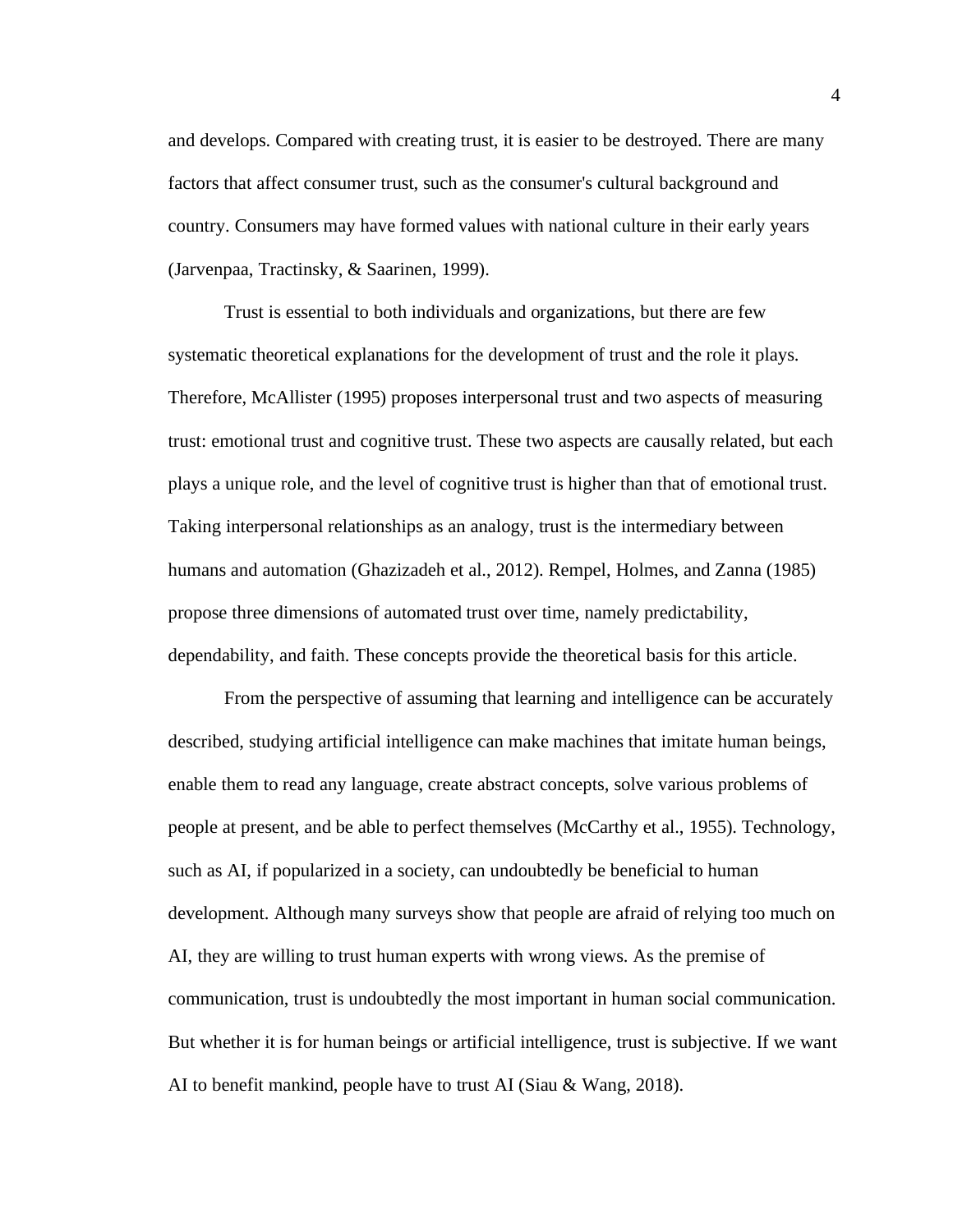What we need to solve is not only people's trust in AI technology but also trust in AI creators and trust in companies that produce AI products (Siau & Wang, 2020). If there is an issue of trust, the application of AI or any strategic measure deemed to be threatening will bring risks of additional losses to the company and customers.

#### <span id="page-13-0"></span>**2.3. TRUST IN AUTONOMOUS DRIVING TECHNOLOGY**

Autonomous driving technology can be traced back to the 1980s (Luettel, Himmelsbach & Wuensche, 2012). For example, the navigation laboratory vehicle designed by Carnegie Mellon University can operate in a structured environment (Dickmanns, 2007); Early motorway driving techniques studied by the University of the Bundeswehr Munich (Thorpe, Herbert, Kanade, & Shafter, 1991). There is also a system that can automatically decide when to change lanes, but still requires human approval (Dickmanns & Zapp, 1987). Until now, considering safety factors, the law stipulates that all self-driving cars used in public transportation must have a human driver, known as a safe driver (Thorpe, Herbert, Kanade, & Shafter, 1991). It can be seen from this, whether from the government's point of view or the public's point of view, there is still some way to go in giving the task of driving to AI with complete confidence and trust.

Autonomous vehicles with autonomous driving are currently one of the technologies in the field of transportation that is of most concerned to the public (Beiker, 2012). Automation with artificial intelligence technology is an emerging field and is widely used in various industries. The research by Hengstler, Enkel, and Duelli (2016) studies the trust of the system in cultivating artificial intelligence applications. They regard trust as a separate structure and elaborate on the driving mechanism of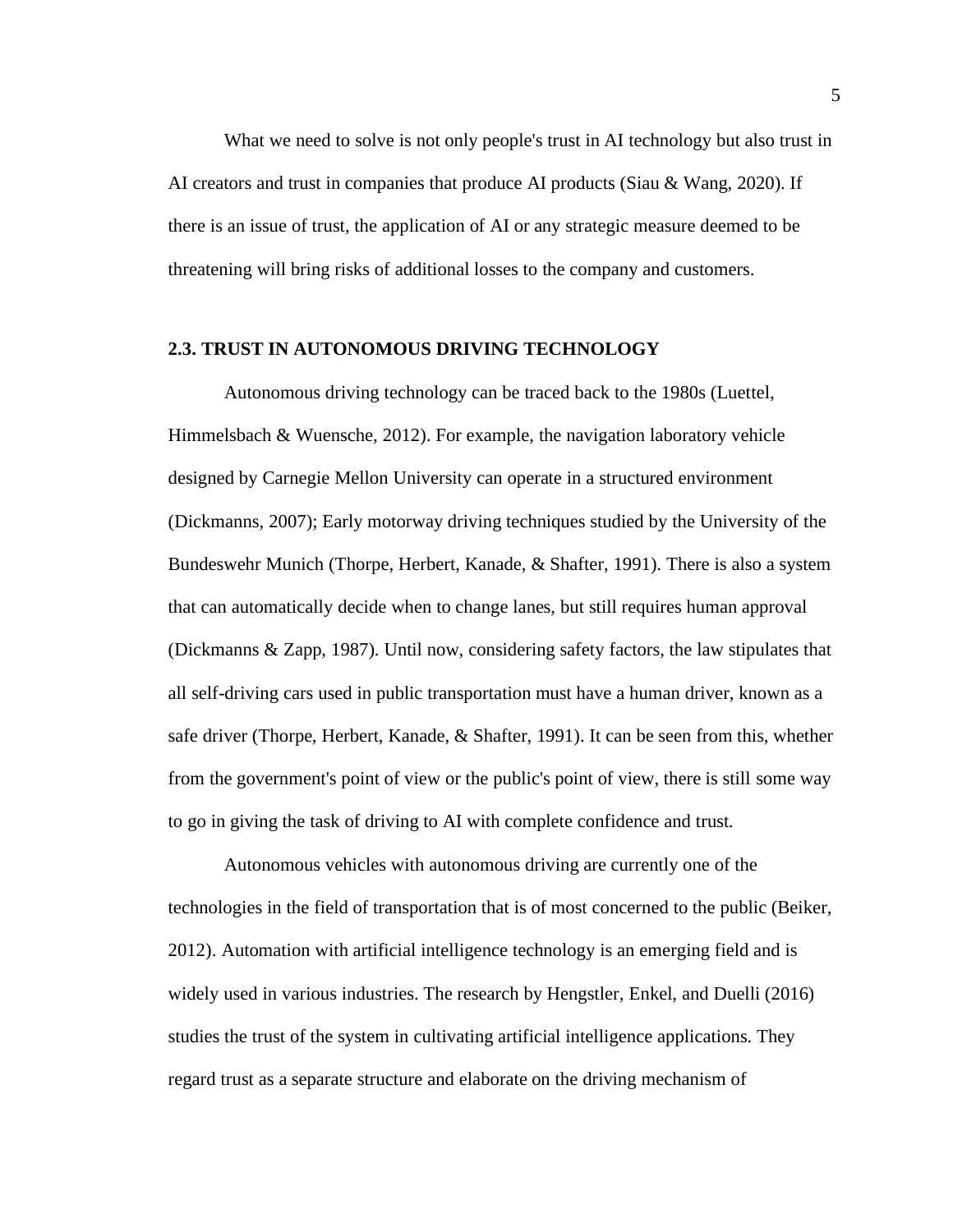establishing technical trust and communication trust. First, before using the technology, the technology must be certified and approved, and policies must be formulated because operation safety is the first condition and prerequisite to trust startup performance. Second, data security, that is, operational security, will have a significant impact on technical trust.

The self-driving car belongs to a kind of intelligent robot. Kuipers (2018) put forward a fatal dilemma in his article: how will the self-driving car react when facing the choice of sacrificing pedestrians or passengers? No matter which one it chooses, the result seems unsatisfactory. In fact, the probability of this kind of dilemma is very low. We can find a third way to avoid this situation in a short period of time through daily exercises, such as training the perception and knowledge of self-driving cars. In ordinary driving, self-driving cars can win trust by demonstrating compliance with social norms, starting with traffic rules. Therefore, self-driving cars are likely to be the first example of a universally trusted robot. The design of autonomous vehicles should focus on how the robot's daily behavior can prove their credibility.

The 2019 Deloitte Global Auto Consumer Research Survey shows that the speed of investment in advanced auto technologies in the auto industry is accelerating again, but self-driving cars are far from arousing consumer interest (Roberts, 2019). The disinterest of consumers is due to the lacking trust of automation technology to the great extent. From the perspective of the overall situation, the advanced automobile technology led by the self-driving technology is undoubtedly one of the most effective ways to solve the global pollution problem, which has made many resource-poor countries get rid of their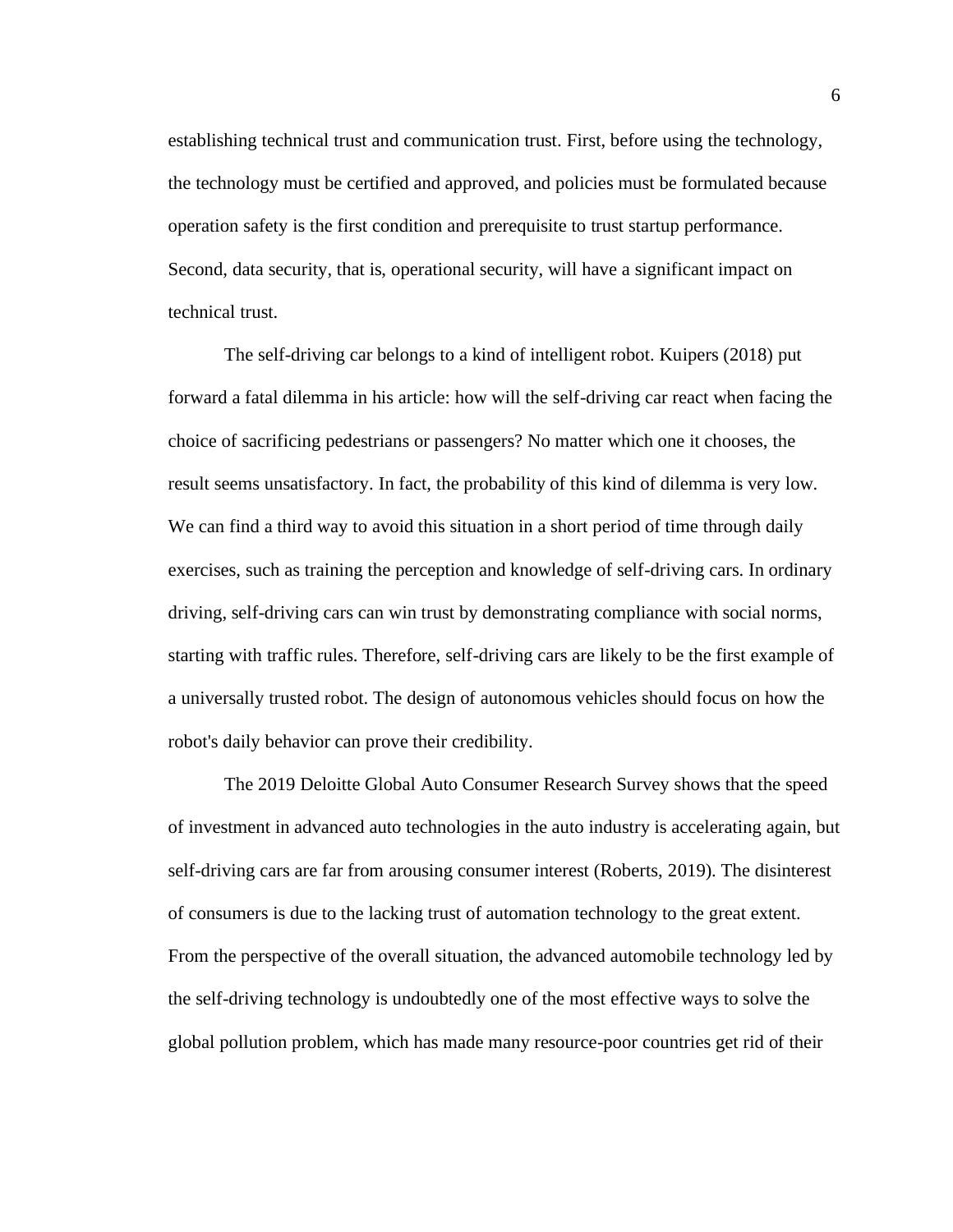dependence on oil. The impact of electrification and automatic vehicles on society and the value they provide are huge.

Among the many factors that affect customers' choice of automated driving technologies, safety is undoubtedly the first. Robert (2019) once put forth a golden standard to measure the safety of vehicles -- the mileage traveled by vehicles before an accident. The average human drives for about ten years before an accident. However, this method ignores the problem. When calculating the mileage of manually driven vehicles, the process often takes several years, so the result will not be affected by a particular accident. On the contrary, when calculating the mileage of automatic vehicles, only one death case is enough to change the final conclusion trend. Therefore, for improving the safety of automated vehicles, we may need to spend more time and effort. Otherwise, it is difficult to prove that automated vehicles are safer or as safe as manual vehicles. Also, consumers' trust in the system will affect their satisfaction and willingness to continue (Lankton, McKnight, & Thatcher, 2014). Until these factors are significantly improved, consumers will have a slow process of applying these technologies on a large scale.

Different customers may have different ideas and expectations when face with trusting AI products. Research in this area is limited and this research will help to fill the void. It is also hoped to find out the factors that really perplex or affect consumers regarding the value of artificial intelligence technology.

7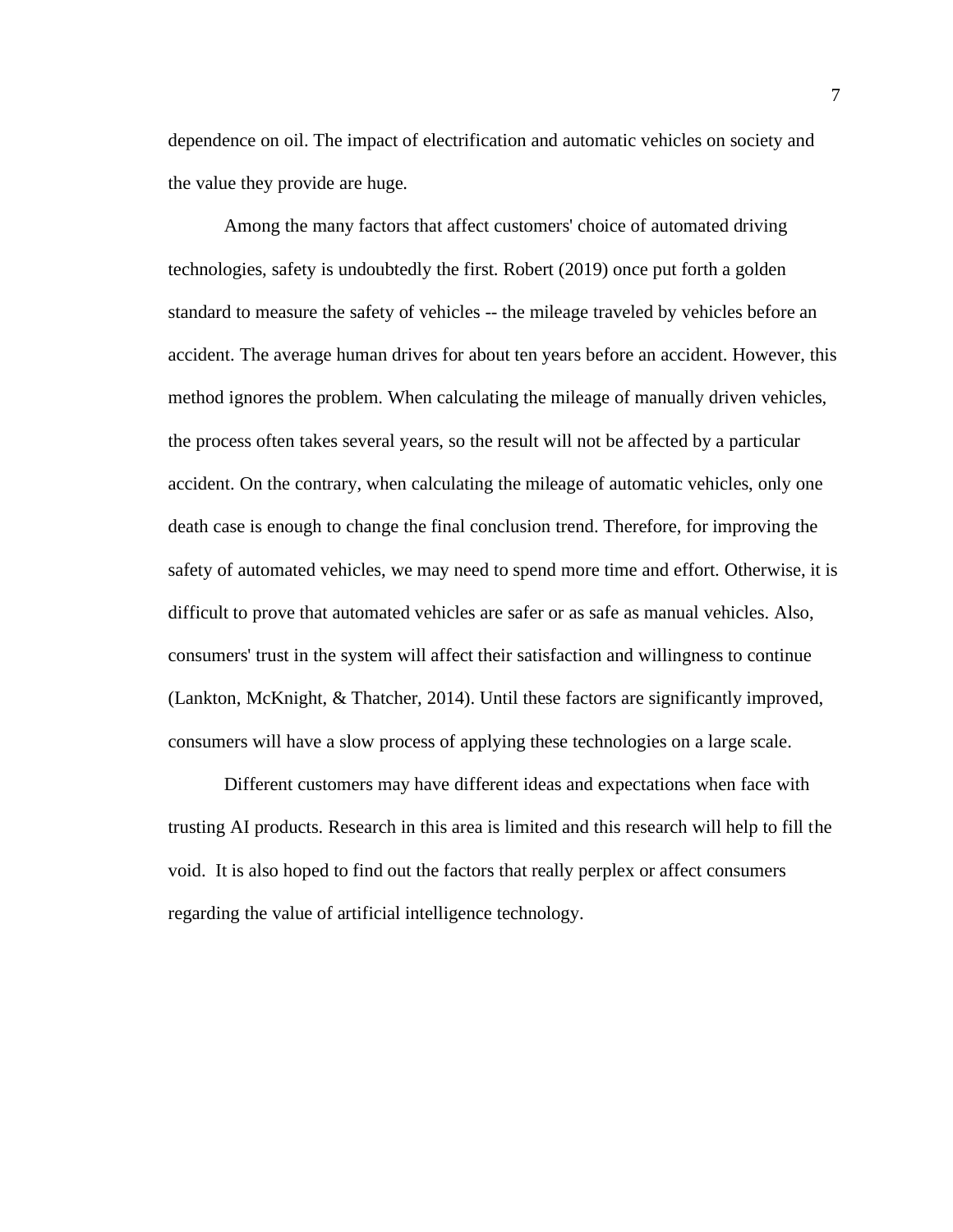#### **3. RESEARCH METHODOLOGY**

#### <span id="page-16-1"></span><span id="page-16-0"></span>**3.1. MEANS-ENDS CHAIN THEORY**

The Means-Ends Chain Theory (MEC) theory is the foundation of understanding Value-Focused Thinking (VFT). It describes the primary objectives and means objectives, and the relationships between the objectives. The Means-Ends Chain Theory (MEC) identifies the linkages between the attributes that exist in products, the consequences to the consumers provided by the attributes, and the personal values that the consequences reinforce (Gutman, 1997). In other words, the MEC helps to understand how consumers link attributes of products with particular consequences, and how these consequences satisfy their personal values. MEC theory is widely used in social market research. A means-ends chain is a model that explains how a product or service helps people achieve the desired final state (Gutman, 1982). The means-ends objective network produced in this research can provide meaningful guidance for researchers and practitioners to understand the values of trust in AI for autonomous driving vehicles.

### <span id="page-16-2"></span>**3.2. VALUE-FOCUSED THINKING APPROACH**

In Value-Focused Thinking (VFT), values are what we care about and values are principles used for evaluation (Keeney, 1996). Values are used to evaluate the actual or potential consequences of action and inaction of proposed alternatives and decisions. A value can also be a person's principle or standard of behavior and judgment of essential things. Thus, values are the driving forces for decision-making. Value is the principle by which customers evaluate the desirability of the results they desire to achieve (Keeney,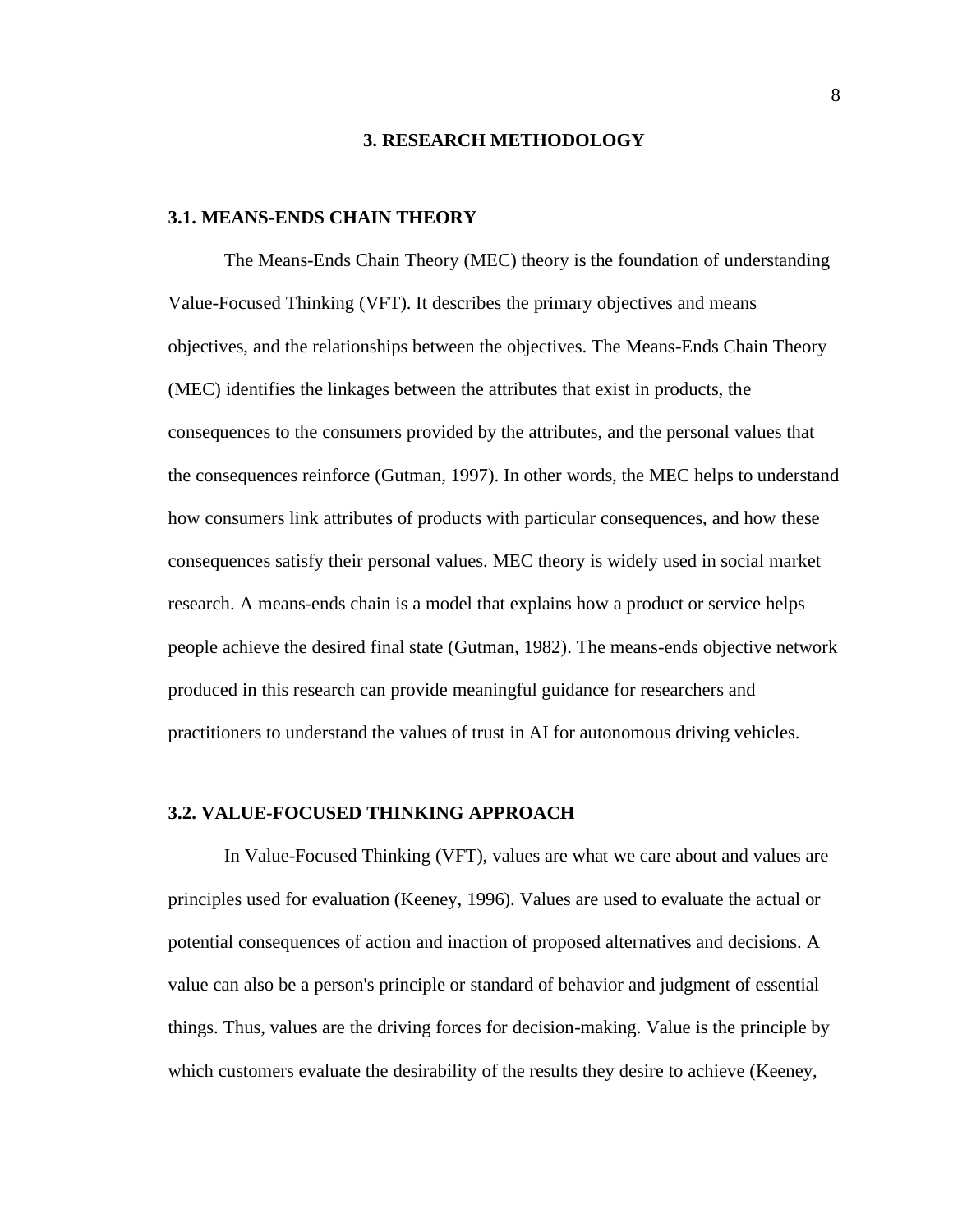1994). VFT used in this research can help to discover hidden objectives and make information collection more effective (Keeney, 1994).

VFT provides a systematic approach to identify and organize values (Keeney, 1992). VFT is useful in obtaining the value that customers consider essential in a specific environment. It can also discover the relationship between these critical fundamental values and the ways to realize the values. VFT is used to derive the means-ends objective network in a specific decision-making context (Sheng, Siau, & Nah, 2010).

VFT, a proven method, is also of great help to improve the reliability and validity of the data and results, so it has been applied to various disciplines and fields (Sheng, Nah, & Siau, 2005). Table 3.1 is partial literature of previous VFT approach applications. From these literatures, we can see that using VFT method can discover hidden and missed objectives, and can identify the relationships between objectives (Sheng, Nah, & Siau, 2005).

| Author                | Literature utilizing VFT approach                                |  |  |  |
|-----------------------|------------------------------------------------------------------|--|--|--|
| Keeney, R. L.         | Creativity in decision making with value-focused thinking        |  |  |  |
| (1994)                |                                                                  |  |  |  |
| Keeney, R. L.         | Value-focused thinking: Identifying decision opportunities and   |  |  |  |
| (1996)                | creating alternatives                                            |  |  |  |
| Keeney &              | Value-focused thinking about strategic decisions at BC Hydro     |  |  |  |
| McDaniels (1992)      |                                                                  |  |  |  |
| Keeney, R. L.         | The value of Internet commerce to the customer                   |  |  |  |
| (1999)                |                                                                  |  |  |  |
| Merrick et al.        | Understanding organizational safety using value-focused thinking |  |  |  |
| (2005)                |                                                                  |  |  |  |
| Selart & Johansen     | Understanding the role of value-focused thinking<br>in idea      |  |  |  |
| (2011)                | management                                                       |  |  |  |
| Sheng et al. $(2005)$ | Strategic implications of mobile technology: A case study using  |  |  |  |
|                       | Value-Focused Thinking                                           |  |  |  |

Table 3.1 Partial Literature Utilizing VFT Approach.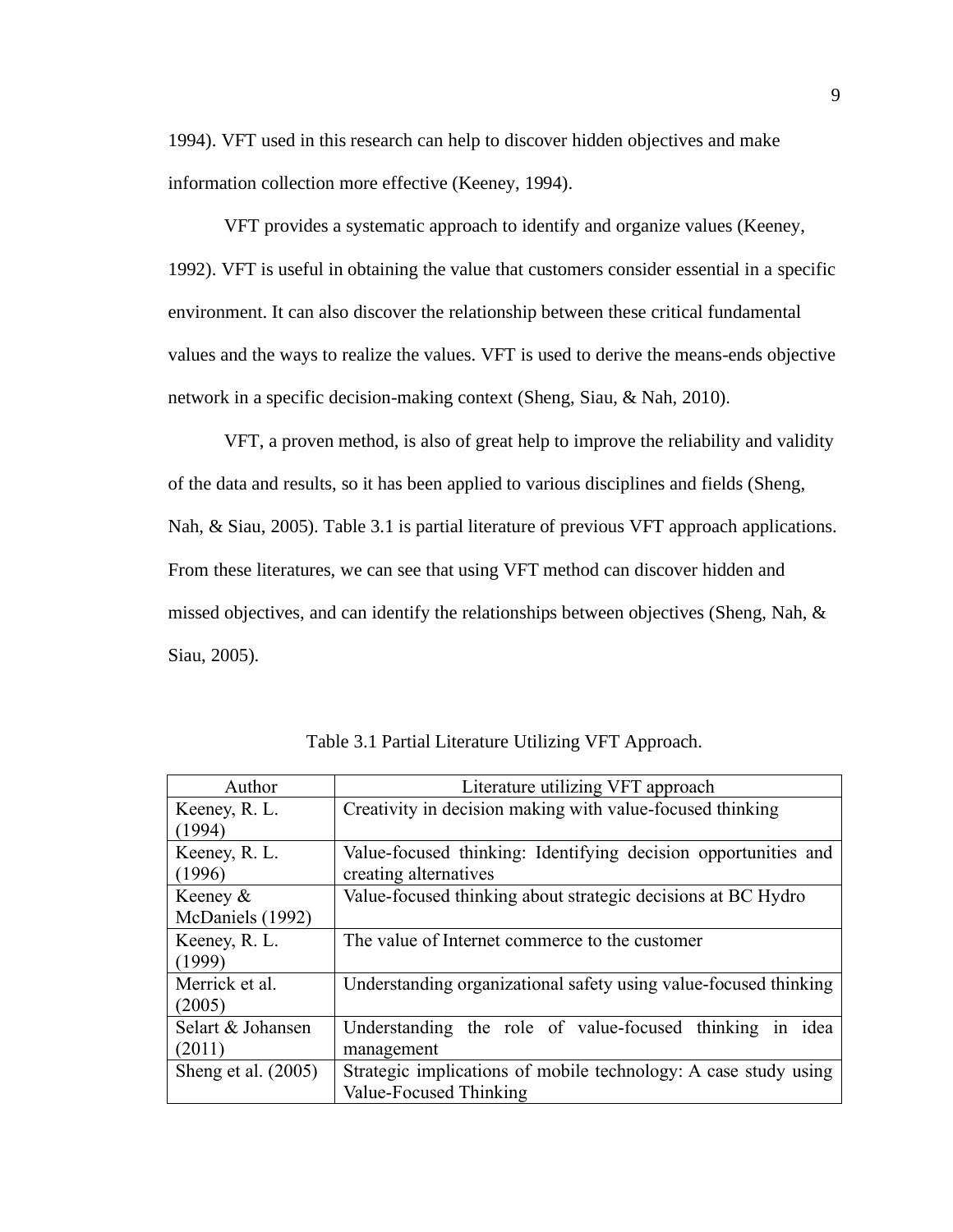| Author                                                                   | Literature utilizing VFT approach                              |  |
|--------------------------------------------------------------------------|----------------------------------------------------------------|--|
| Kajanus et al.<br>The use of value focused thinking and the A'WOT hybrid |                                                                |  |
| (2004)                                                                   | method in tourism management                                   |  |
| Arvai et al. (2001)                                                      | Testing a structured decision approach: value-focused thinking |  |
|                                                                          | for deliberative risk communication                            |  |
| Siau et al. (2004)                                                       | The value of mobile commerce to customers                      |  |
| Nah et al. (2005)                                                        | The value of mobile applications: a utility company study      |  |

Table 3.2 Partial Literature Utilizing VFT Approach. (cont.)

The VFT process includes the following steps (as shown in Figure 3.1):

<span id="page-18-0"></span>

Figure 3.1 Process of Value-Focused Thinking approach.

(1) Develop an original list of customer values.

We have individual interviews with subjects and ask the subjects the values that he or she believes will affect trust in AI in autonomous driving technology. When the interviewee does not generate any further new concepts, we consolidate a list of the raw concepts. The consolidated list should ideally have the values necessary to describe all personal values. Prompting questions used in the interview include:

- 1. What are the benefits of trusting AI in autonomous driving?
- 2. What problems or concerns can arise in trusting AI in autonomous vehicles?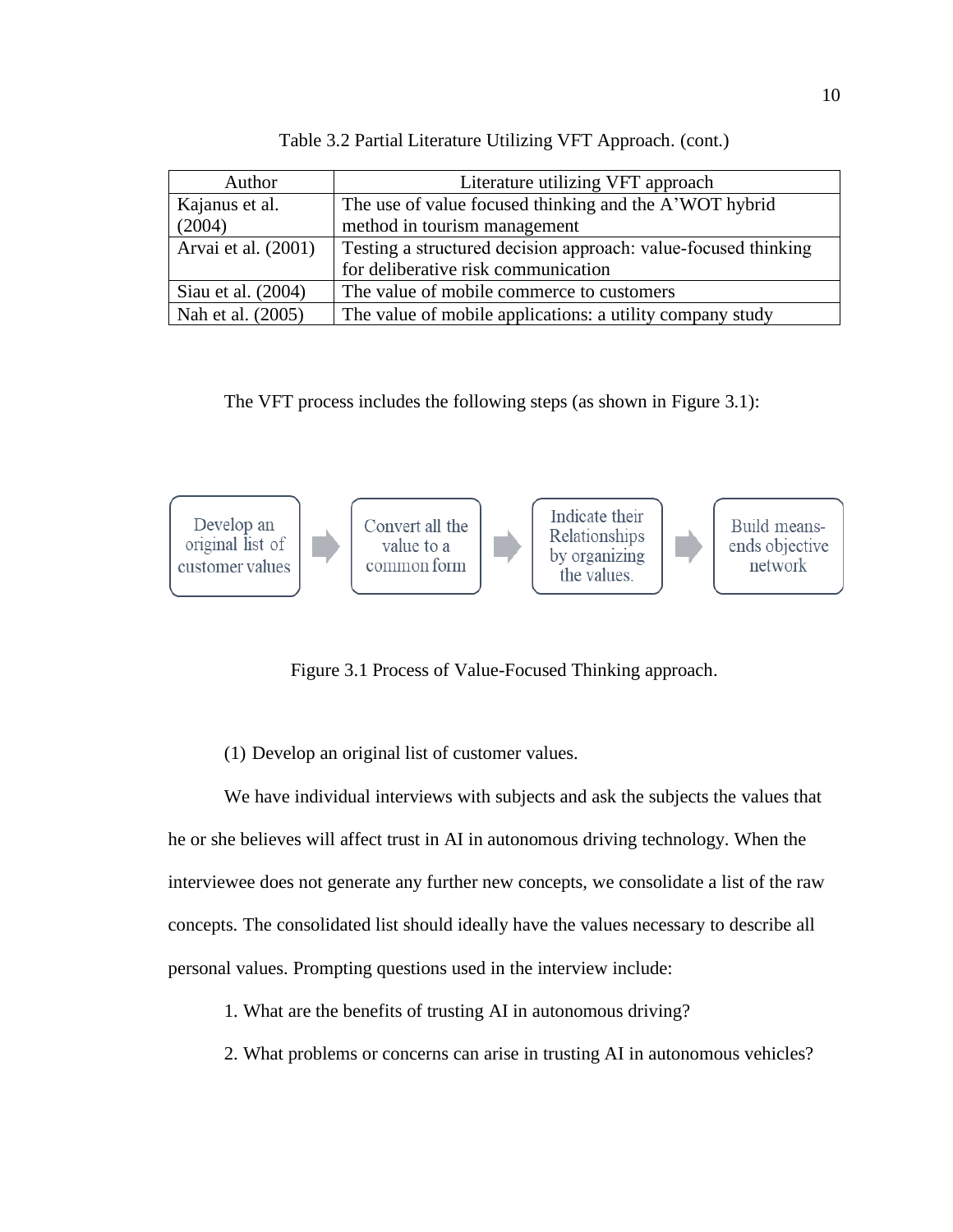3. What are the important factors that affect the trust of AI in autonomous driving?

4. If there is no limitation at all, what are the features or functions you wish to have in autonomous vehicles for you to trust the AI?

(2) Convert all the values to a common form.

After asking the subjects questions about the values of trust in AI in autonomous driving vehicles, we expressed these values as 'objectives.' In other words, we converted the values into a common form. By converting each item into a corresponding objective (i.e., the desired objective), we have the list of values in a standardized format.

(3) Indicate their relationships by organizing the values.

After categorizing the objectives, it is necessary to distinguish between fundamental objectives and means objectives. The fundamental objectives are what the decision-makers think is important in this situation, and the means objectives refer to how to achieve the objectives (Keeney, 1992). We continue to ask 'why is this important?' about the definite objectives set by the subjects. If the objective of the answer is one of the basic causes of the problem in a specific situation, this objective is the fundamental objective. If the objective of the answer is to influence other objectives, this objective is the means objective (Sheng, Nah, & Siau, 2005).

(4) Build means-ends objective network.

The last step of VFT method is to build means-ends objective network, which describes the primary objectives and means objectives and the relationships between the objectives (Keeney, 1992)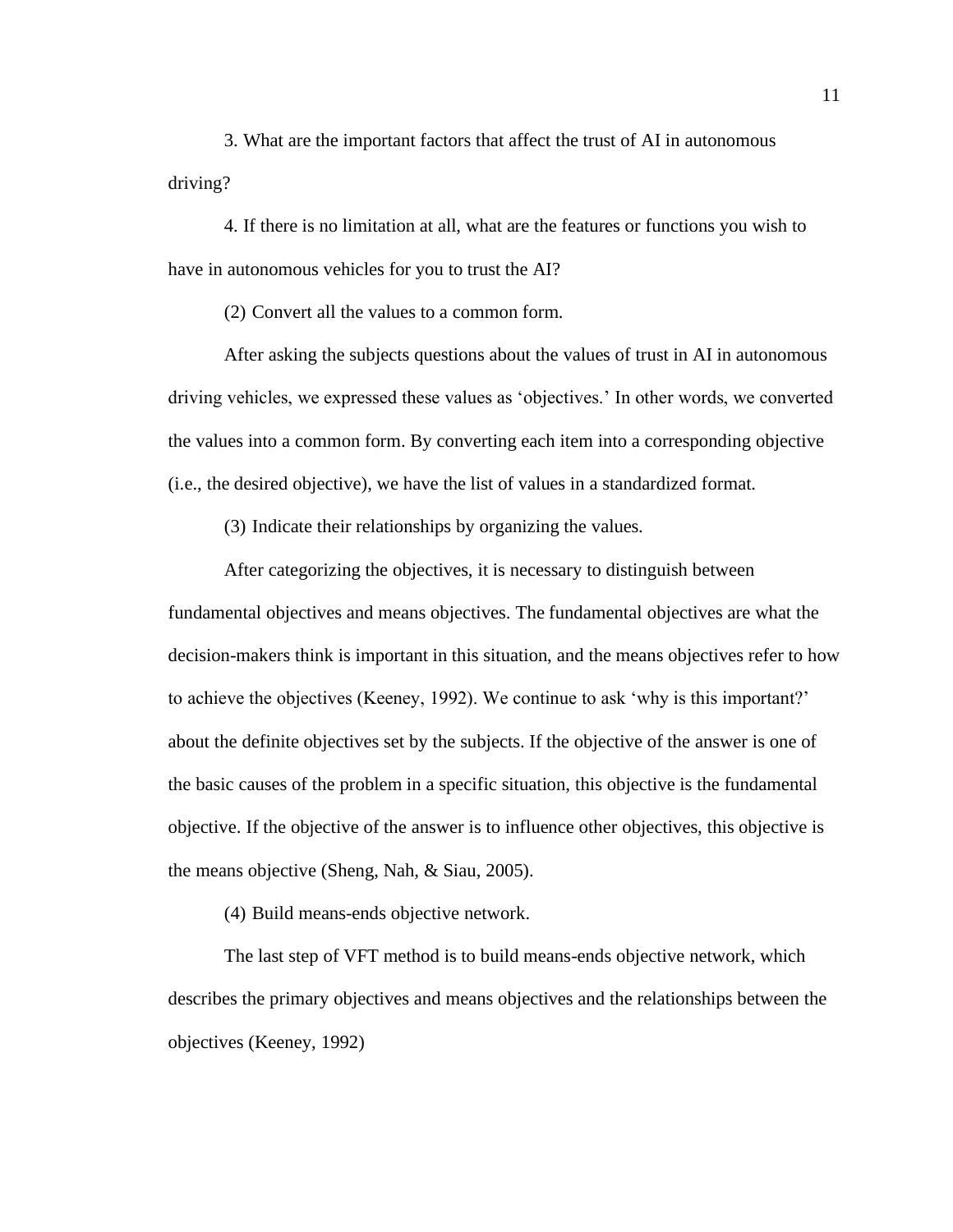# **3.3. RECRUITMENT OF SUBJECTS**

Subjects will be students at a Midwest university in the US that are 18 or older, and adults and professionals in the IT field. Roughly equal numbers of female and male subjects will be recruited. The final number of subjects is expected to be around 40-50 as the saturation point is expected to be around 30 subjects. Some subjects may be interviewed by phone.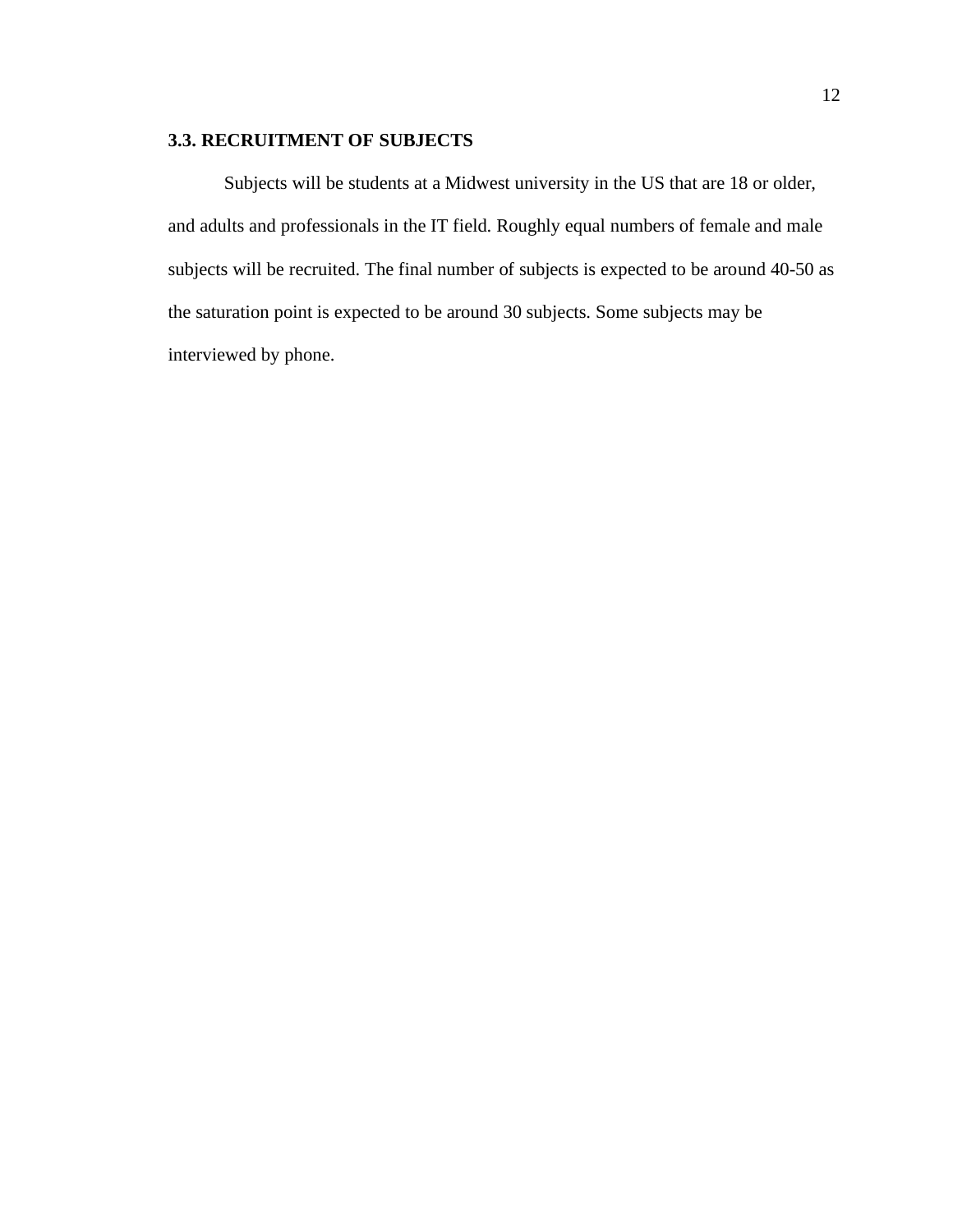### **4. PILOT STUDY**

The pilot study was conducted to test the procedure of interviews and data collection. We recruited eight subjects for the pilot. The consent form and demographic information survey were provided to the subjects before the interview. In case some subjects were not familiar with the term AI or autonomous driving vehicles, we provided the definitions of these two terms to the participants. Each interview lasted about 25-40 minutes. The interviews were audio-recorded, and notes were taken by the interviewer during each interview. Based on feedback from the pilot study, some minor adjustments were made. For instance, the instructions and questions about the interview procedures were made more explicit and more refined.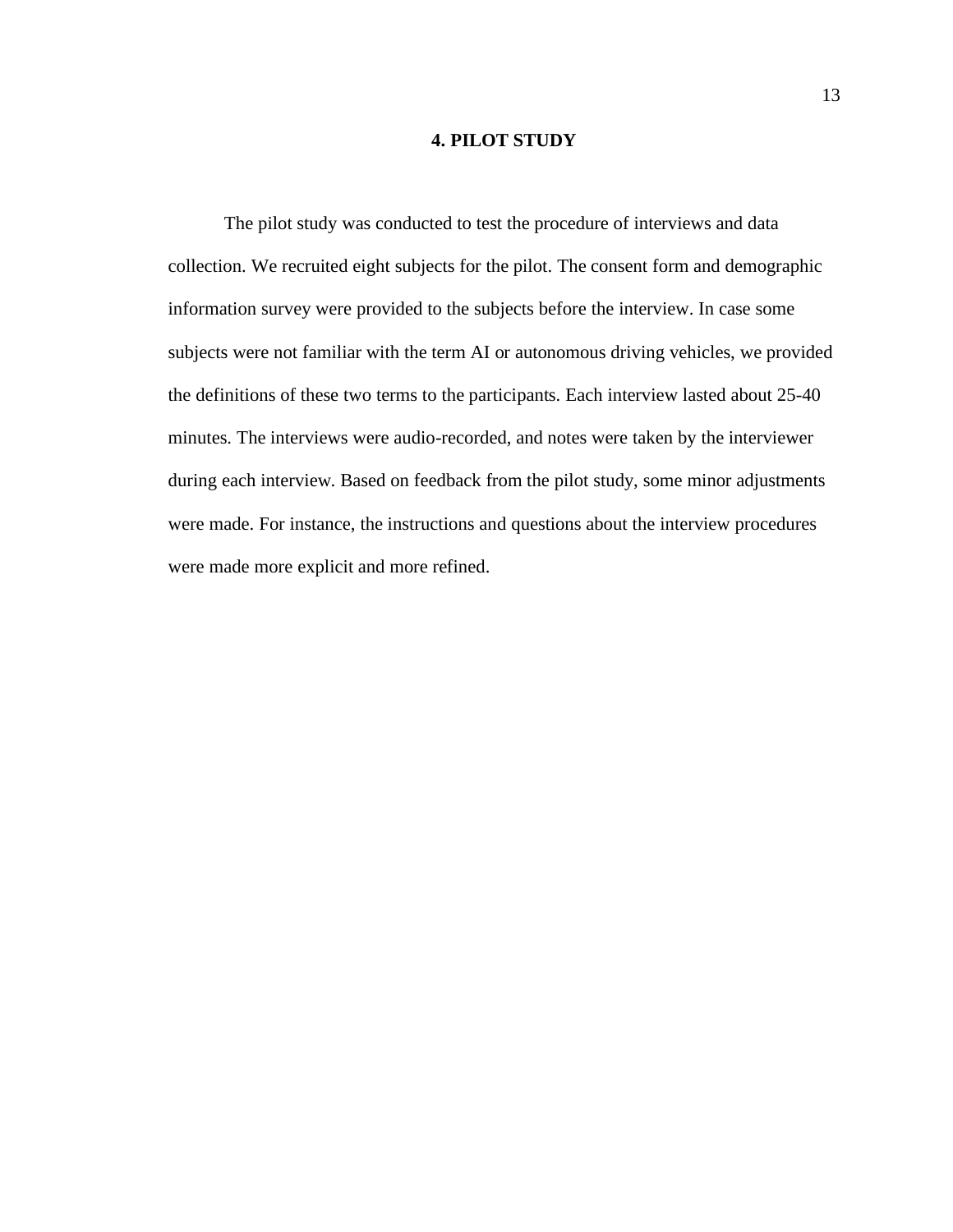#### **5. DATA COLLECTION AND ANALYSIS**

#### <span id="page-22-1"></span><span id="page-22-0"></span>**5.1. SUBJECTS**

We interviewed 50 subjects regarding the values of AI in autonomous driving vehicles by using the VFT approach. Among the 50 subjects, 26 of them are students at Missouri S&T and 24 of them are adults from industries. There are equal number of male and female, and all subjects are 18 or older. Since our research focuses on the value of trust in AI in autonomous driving technology, the participants we recruited have at least heard of AI and autonomous driving technology, and a small number of people have experience in driving autonomous driving vehicles. We will also introduce the definitions of AI and autonomous driving technology to the participants before the interview begins so that the subjects can have a general understanding of this field. The saturation point defined the size of the sample, which is a regular ending rule for qualitative research. Demographic information with important related background and information is summarized in Table 5.1.

| Age                 |       |  | Education            |     |
|---------------------|-------|--|----------------------|-----|
| 24%<br>18-24        |       |  | Bachelor's degree    | 52% |
| $25 - 34$           | 66%   |  | Master's degree      | 42% |
| 35-44               | 8%    |  | Professional degree  | 2%  |
| $45 - 54$           | $2\%$ |  | Doctorate or higher  | 4%  |
|                     |       |  |                      |     |
| Annual income       |       |  | Own a driver license |     |
| Less than \$24,999  | 66%   |  | $\leq$ year          | 54% |
| \$25,000 - \$49,999 | 12%   |  | 1-3 years            | 33% |
| \$50,000 - \$74,999 | 14%   |  | 3-6 years            | 10% |
|                     |       |  | $6-10$ years         | 6%  |
| \$75,000 - \$99,999 | 8%    |  | $>10$ years          | 8%  |

Table 5.1 Summary of Demographic Information of Subjects.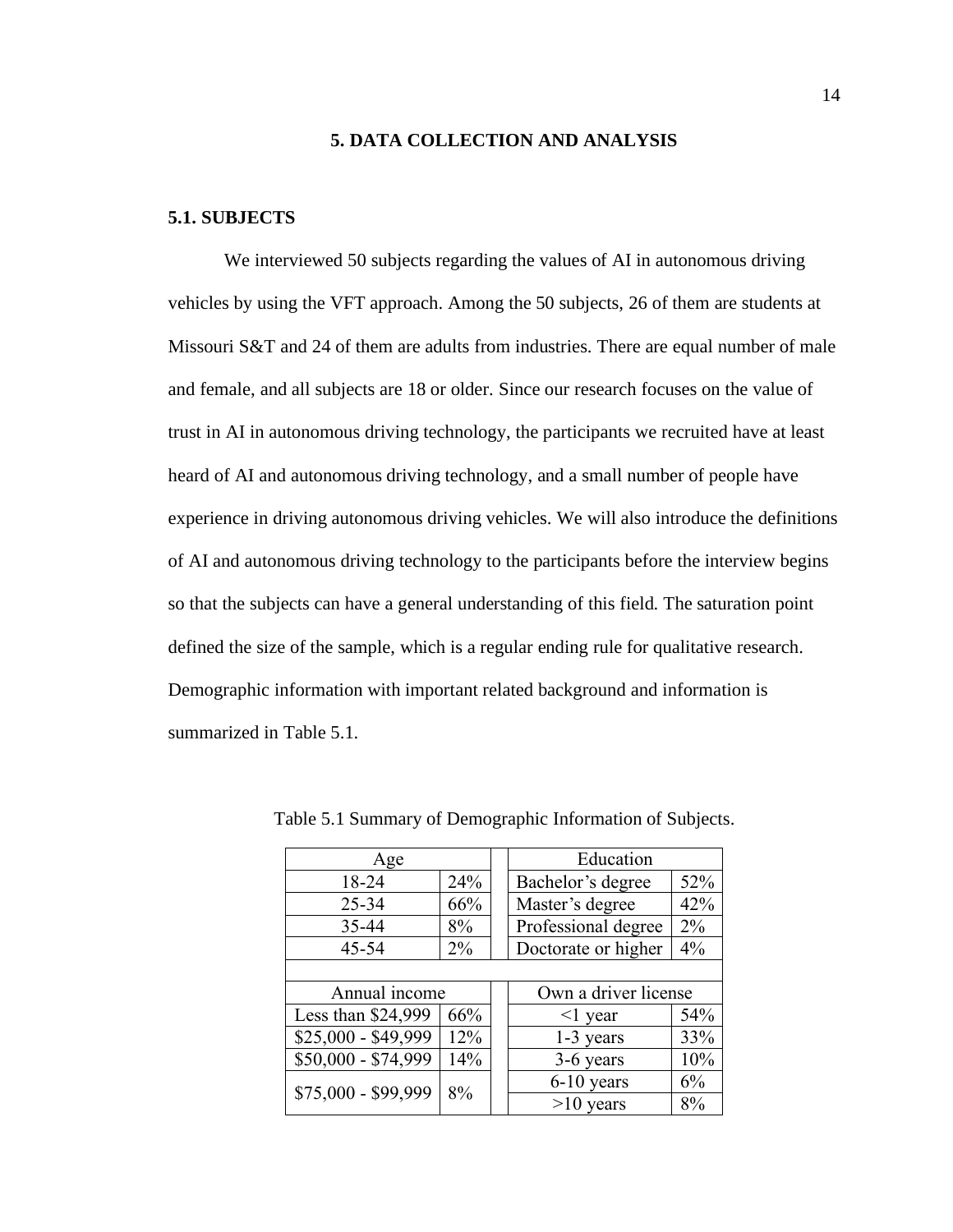#### <span id="page-23-0"></span>**5.2. OBTAINING FUNDAMENTAL AND MEANS OBJECTIVES**

Using the questions mentioned before, we collected an initial list of relevant values to trust in AI in autonomous driving vehicles following the VFT approach. Asking "why is that important" is to distinguish means objectives and fundamental objectives. In this way, subjects can critically consider the relationship between these objectives (Sheng, Siau, & Nah, 2010). This process was duplicated until the fundamental objectives appear. That is to say, when the researcher asked the subjects, "why is that important?", the subjects' answer was similar to "I think it is important because it is important". This answer means that we have found the potential fundamental value.

The interviews were attended in various forms, including face-to-face interviews, video interviews, and telephone interviews. Each interview proceeded until the subject has exhausted his/her list of values. Each interview lasted about 20 to 30 minutes, and the researcher made audio recordings and notes during each interview.

#### <span id="page-23-1"></span>**5.3. RELIABILITY AND VALIDITY**

In the second phase of the research, which is after the means-ends objective network was constructed, subjects filled out a questionnaire to assess their agreement with the fundamental and means objectives. The 7-point Likert scale was used (strongly disagree  $= 1$  to strongly agree  $= 7$ ). We collected questionnaires from 50 subjects, and the average score of each objective was above 6.23, and the overall average score was 6.61. This indicates that subjects were agreeable to the fundamental and means objectives. To further validate our results, we selected 10 subjects for an in-depth study. We explained the means-ends objective network, and the fundamental and means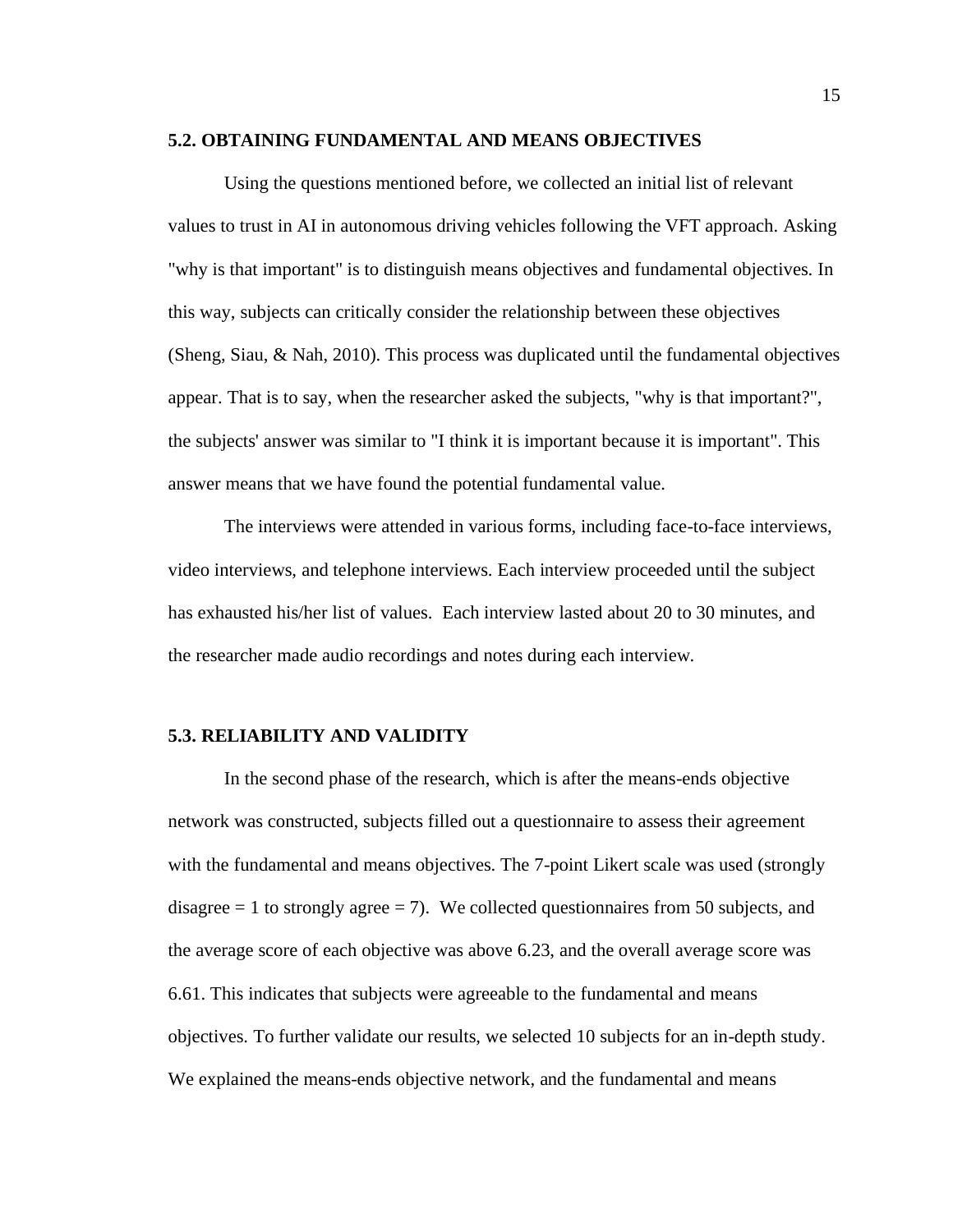objectives to them. For this group of subjects, the results of the questionnaire indicate the average score of fundamental objectives as 6.8 and the average score of means objectives as 6.87. This indicates that the subjects were very positive about the means-ends objective network.

#### <span id="page-24-0"></span>**5.4. DATA ANALYSIS**

The researchers obtain the means and ends objectives from the transcripts of each interview and transform the values from the notes into common forms. The researchers carefully examined the list of objectives, removed repetitive objectives, and merged similar objectives. Finally, 6 fundamental objectives and 21 means objectives are obtained. Tables 5.2 and 5.3 provide examples as support and evidence for each objective. The relationship of means-ends between objectives is derived from the subjects' answers to the test of "Why Is That Important?".

The means-ends objectives network is created according to the list of 27 individual objectives and the relationships between them. For example, when a subject said that "*It would be better if it could provide the transportation network of the whole city*". The researcher asked that "*Why is that important?*". The subject then replied, "*I hope it can automatically navigate for me*". The researcher continued to ask, "*Why?*". The participant responded, "*because this can avoid some unknown situations on the road, such as road construction or road closure*". After being asked "*Why?*", the participant answered, "*because I can keep informed of the changes in the surrounding environment".*  When asked, "*Why?*", the subject continued to state that "*because traffic accidents can be avoided*". The researcher asked, "*Why is that important?*", the participant indicated that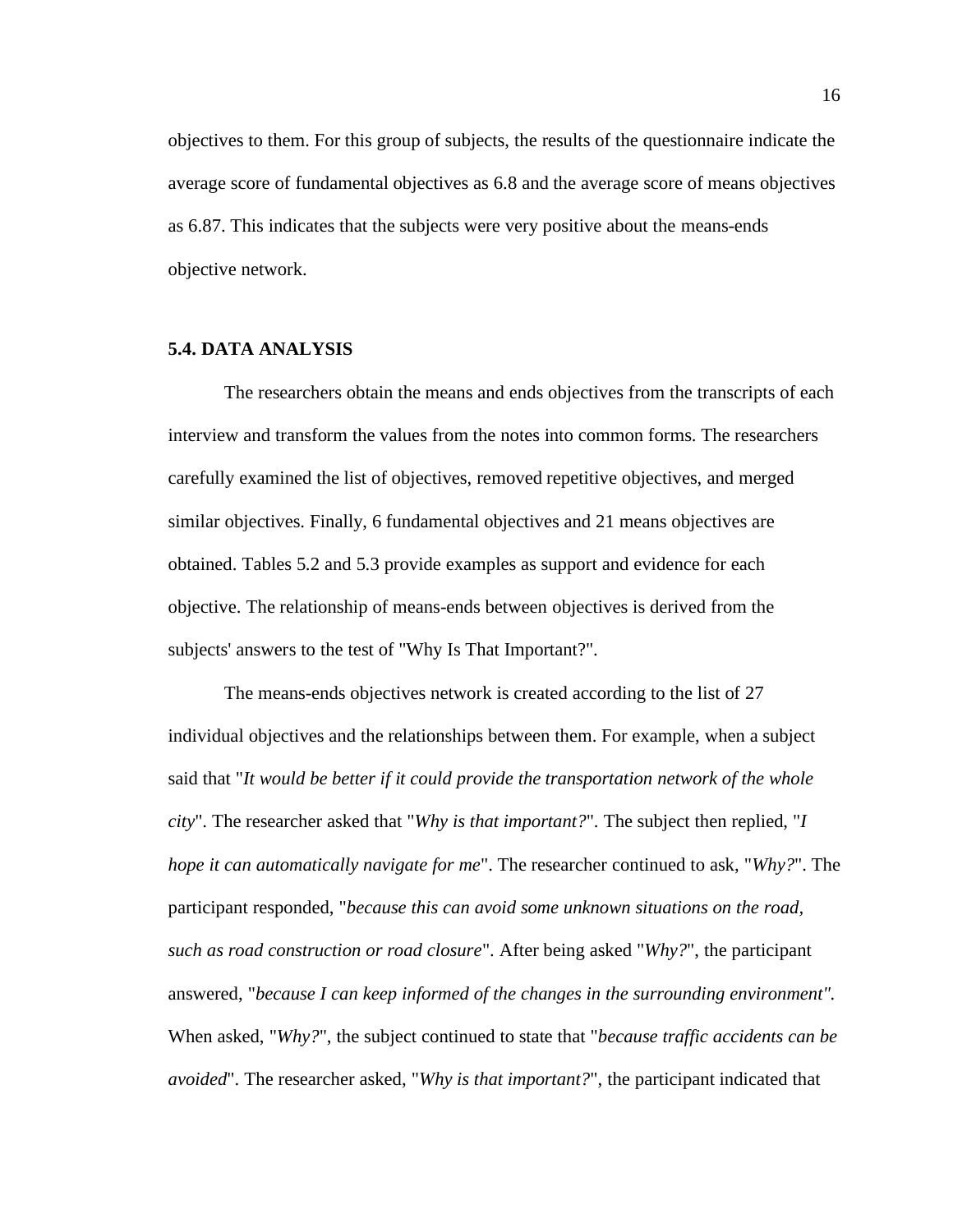"*so that it can ensure my personal safety and that of passengers*". The example infers the following means-ends chain: "maximize access to traffic network"  $\rightarrow$  "maximize vehicle ability to navigate automatically"  $\rightarrow$  "minimize uncertainty when driving"  $\rightarrow$  "maximize sensing of environment"  $\rightarrow$  "minimize accident"  $\rightarrow$  "maximize safety".

| Fundamental          | Evidence from interviews                                       |
|----------------------|----------------------------------------------------------------|
| objectives           |                                                                |
| Minimize operating   | Companies can reduce manufacturing costs                       |
| cost                 | I am willing to trust it if it can reduce operating costs,     |
|                      | including the cost of human resources and material resources   |
| Maximize             | I think the premise of believing in autonomous driving         |
| technology           | technology is that this technology is becoming more and more   |
| improvement          | mature                                                         |
|                      | • Producers should focus on developing this technology in      |
|                      | order to make more consumers trust                             |
| Maximize route       | It can help me save a lot of time on the road                  |
| efficiency           | It can make my life more efficient                             |
| Maximize familiarity | I want to know how the self-driving car works, so that I can   |
| with autonomous      | fully trust it                                                 |
| driving vehicles     | · Nowadays, autonomous driving technology is not common        |
|                      | enough, and producers should advertise this technology to      |
|                      | customers more                                                 |
| Maximize route       | It can improve the effectiveness of driving                    |
| accuracy             | It can help me drive better                                    |
| Maximize safety      | As long as its self-driving car can ensure human safety, I am  |
|                      | willing to try this technology                                 |
|                      | If autonomous driving cannot guarantee a safe driving          |
|                      | environment, human beings will not fully trust this technology |

Table 5.2 Fundamental Objectives.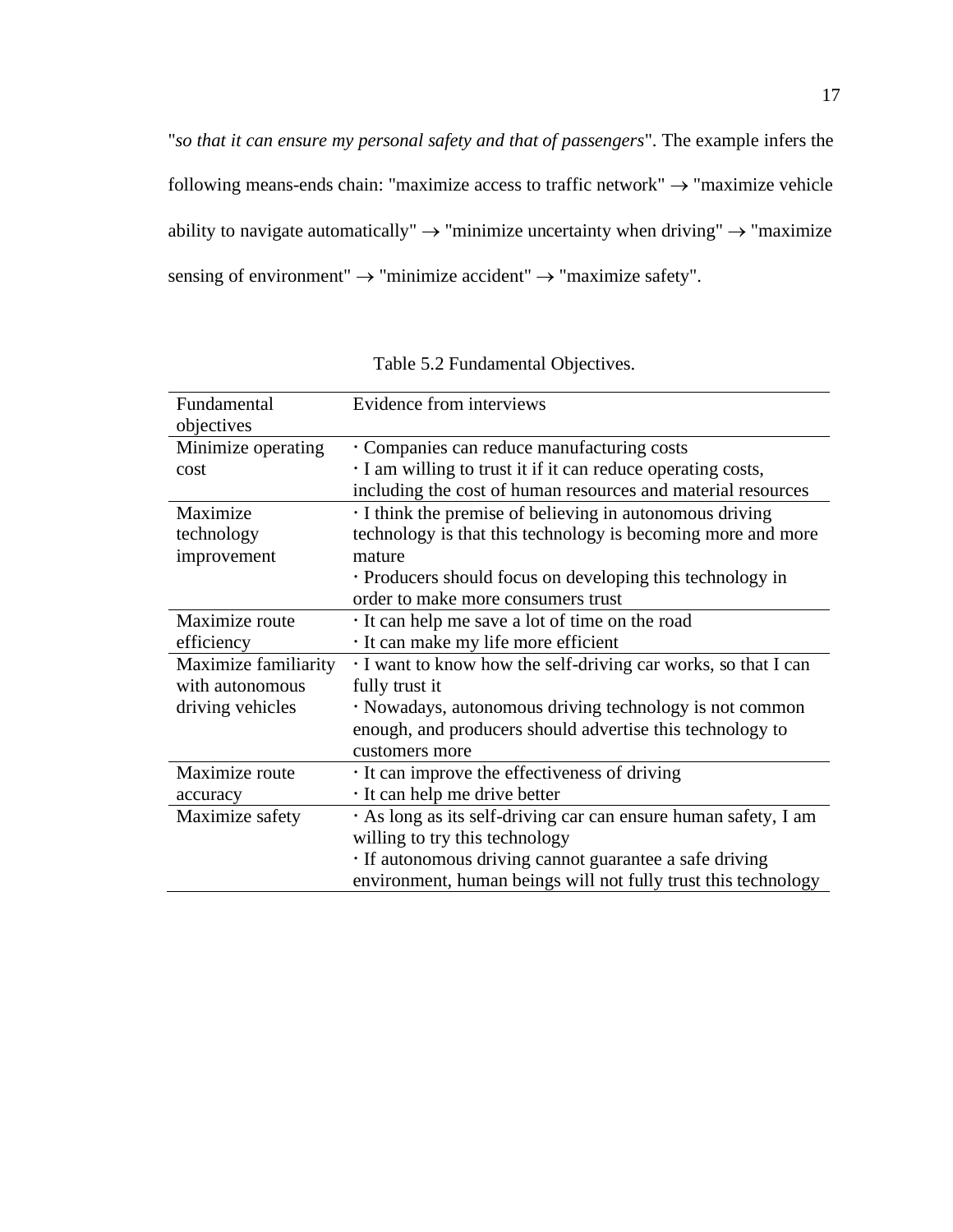| Means objectives       | Evidence from interviews                                           |
|------------------------|--------------------------------------------------------------------|
| Maximize access to     | I hope it can provide the real-time traffic data                   |
| traffic network        | I hope it can show the transportation network of the city          |
| Maximize vehicle       | Cars can provide navigation functions to choose the best           |
| ability to navigate    | route for drivers                                                  |
| automatically          | It can display road condition information at any time              |
| Maximize access to     | · I hope it can provide Internet anywhere                          |
| Internet               | · When you need help in a remote place, it can connect to the      |
|                        | Internet at any time                                               |
| Perform other task in  | I can answer the phone and work with confidence while              |
| transit                | driving                                                            |
|                        | · It can help me save time for rest, breakfast, and so on          |
| Minimize damage to     | · In the event of an accident, AI can minimize casualties          |
| cars and people        | I hope that autonomous driving technology can avoid vehicle        |
|                        | damage                                                             |
| Minimize uncertainty   | • There are many uncertain factors in the driving process          |
| when driving           | · Human beings are not quick enough to respond to                  |
|                        | emergencies                                                        |
| Minimize involvement   | Some sleepy and tired drivers who drive alone can have time        |
| of driver              | to rest                                                            |
|                        | · It can replace human driving, for example, after drinking        |
| Ability to park        | I hope it can park automatically                                   |
| automatically          | · My parking technology is not good, I hope it can make up         |
|                        | for it                                                             |
| Maximize the ability   | If a human driver makes a wrong decision, it can have the          |
| of intervention        | right to intervene                                                 |
|                        | Cars can react faster than humans in emergencies                   |
| Maximize sensing of    | I hope it can sense the surrounding environment                    |
| environment            | · I can drive normally in a particularly harsh environment         |
| Simplify process to    | · I am very resistant to take the driver's license test            |
| get driver license     | I believe the process of driver's license test in some             |
|                        | countries is too complex                                           |
| Minimize careless      | · I do not trust the driving skills of some drivers very much      |
| driving by new drivers | · Some new drivers are not familiar with cars                      |
| Minimize traffic jam   | It can help me calculate the route without traffic jam and         |
|                        | save time                                                          |
|                        | I would like to avoid traffic jams so that I will not miss         |
|                        | important meetings                                                 |
| Minimize accident      | If I can trust this technology, its first task is to avoid traffic |
|                        | accidents, at least less than those caused by human beings         |
|                        | I hope it can reduce accidents caused by careless and              |
|                        | irresponsible human beings                                         |

Table 5.3 Means Objectives.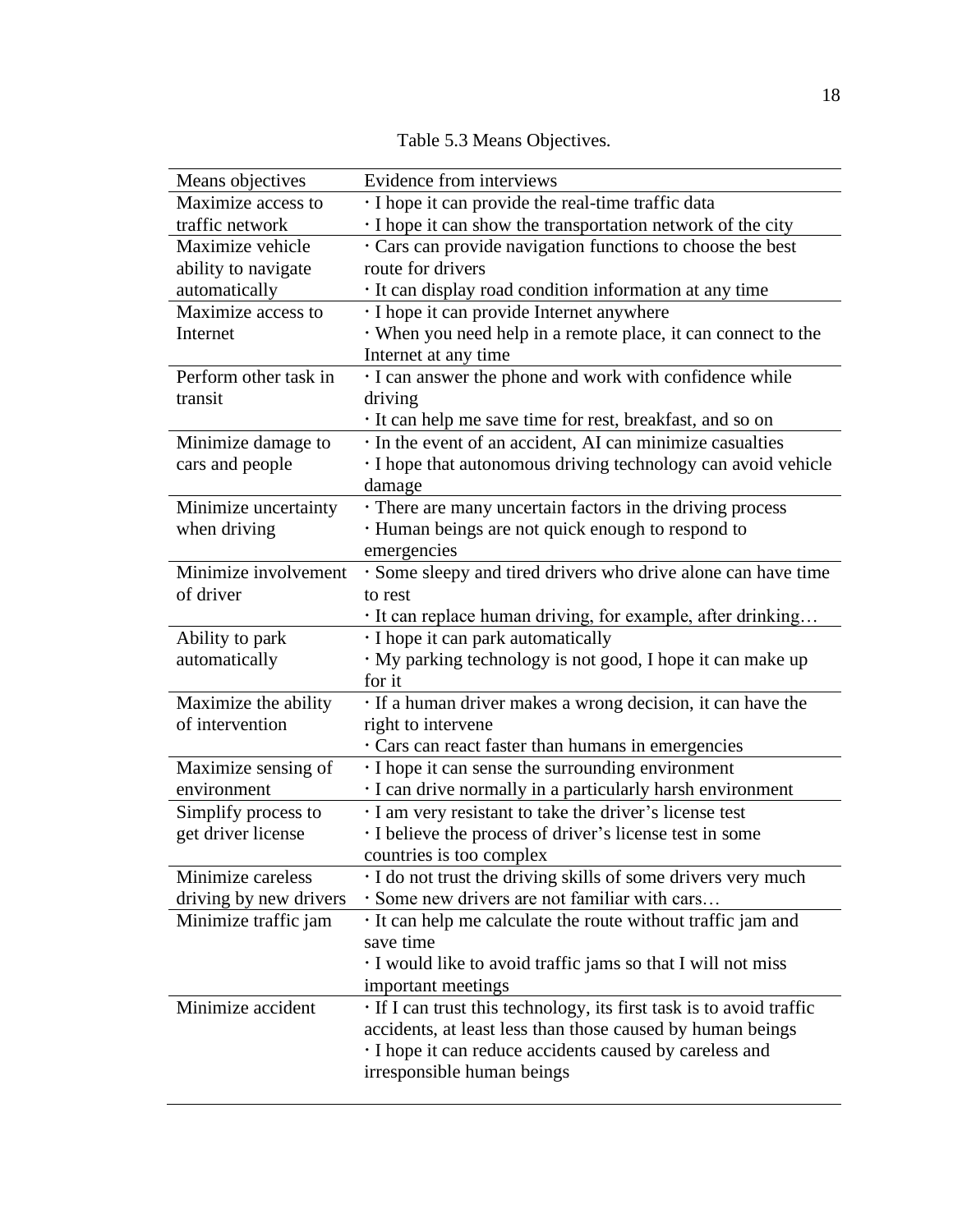Table 5.3 Means Objectives. (cont.)

| Maximize              | Companies should publish some test results of autonomous           |
|-----------------------|--------------------------------------------------------------------|
| transparency of       | driving, which can make customers feel more relief                 |
| vehicle operation     | I would like to understand the automatic driving technology,       |
|                       | such as the working policy and the AI algorithm inside, just       |
|                       | like knowing a person                                              |
| Maximize the quality  | · It can make many people's lives better                           |
| of life               | · Some people who have no ability or don't want to drive now       |
|                       | have the opportunity to drive                                      |
| Complete adherence    | The government should improve the corresponding laws and           |
| to industry and       | regulations                                                        |
| government policies   | · Self-driving cars can fully comply with the corresponding        |
| and regulations       | regulations and make no mistakes                                   |
| Maximize price        | I am willing to buy a self-driving car whose price is within       |
| expectation           | my tolerance                                                       |
|                       | I think if the price of self-driving cars is lower, more people    |
|                       | will buy them                                                      |
| Minimize energy       | · Regular cars will produce gas pollution, while self-driving      |
| wasting               | cars will not                                                      |
|                       | · Autonomous driving technology may alleviate                      |
|                       | environmental problems such as global warming                      |
| Maximize clarity of   | There are many cases of self-driving traffic accidents where       |
| responsibilities by   | the responsible party is not clear                                 |
| various parties in    | · I do not know who should be held accountable if the self-        |
| accidents             | driving car has an accident                                        |
| Minimize the          | · I'm worried that this technology will make some jobs             |
| possibility of losing | disappear                                                          |
| job                   | If people fully trust this technology, their trust in drivers will |
|                       | decrease                                                           |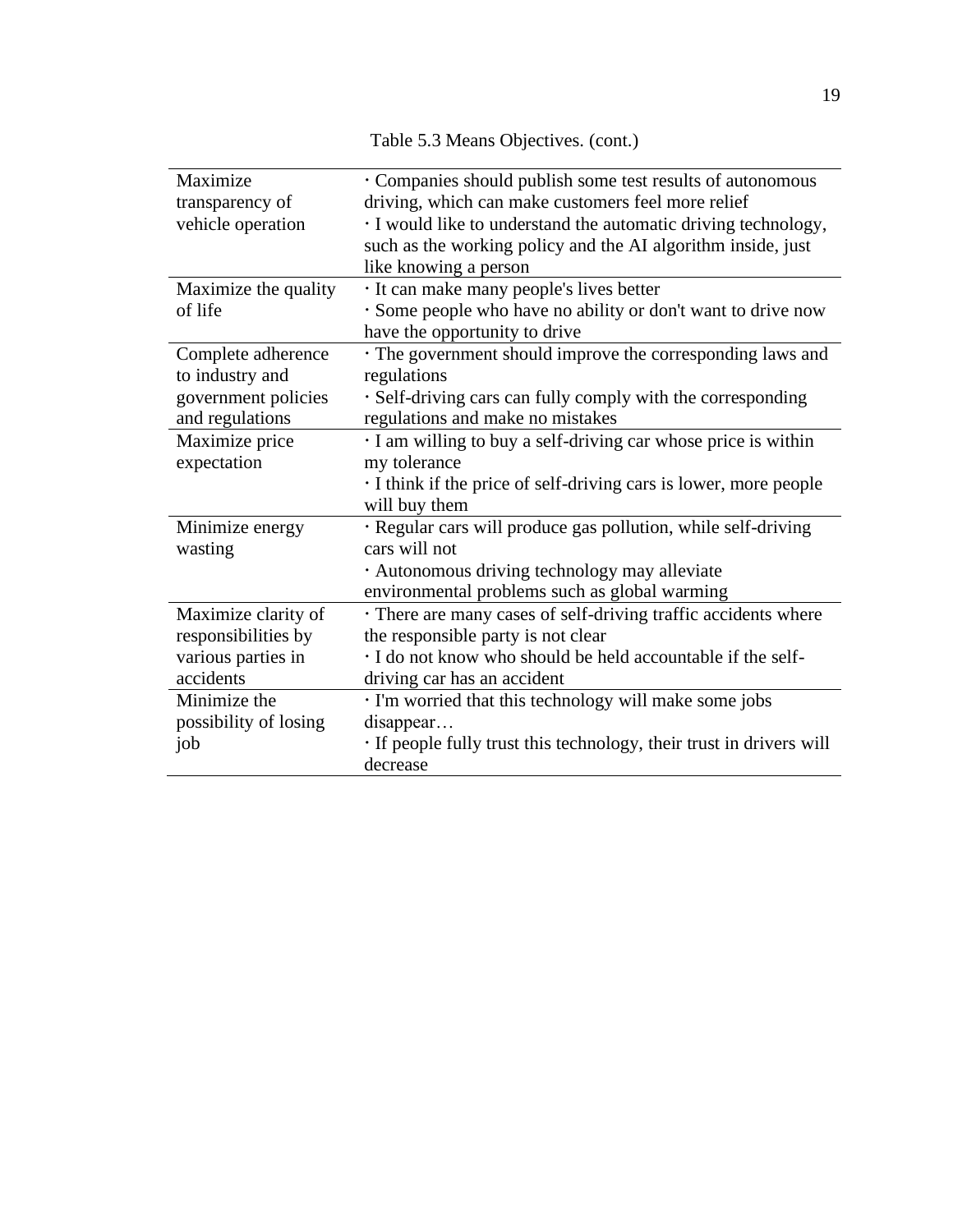#### **6. RESULT AND DISCUSSION**

<span id="page-28-0"></span>After interviewed the 50 subjects, we derived a series of fundamental objectives and means objectives (as shown in Tables 5.2 and 5.3). We also formed a means-ends objective network to describe the objectives and relationships between them (as shown in Figure 6.1). The results are discussed below.



Figure 6.1 Means-ends objective network.

The overall objective of autonomous driving applications and technology in AI is to maximize the values of trust in autonomous driving vehicles. We identified six fundamental objectives in this study: minimize operating cost, maximize technology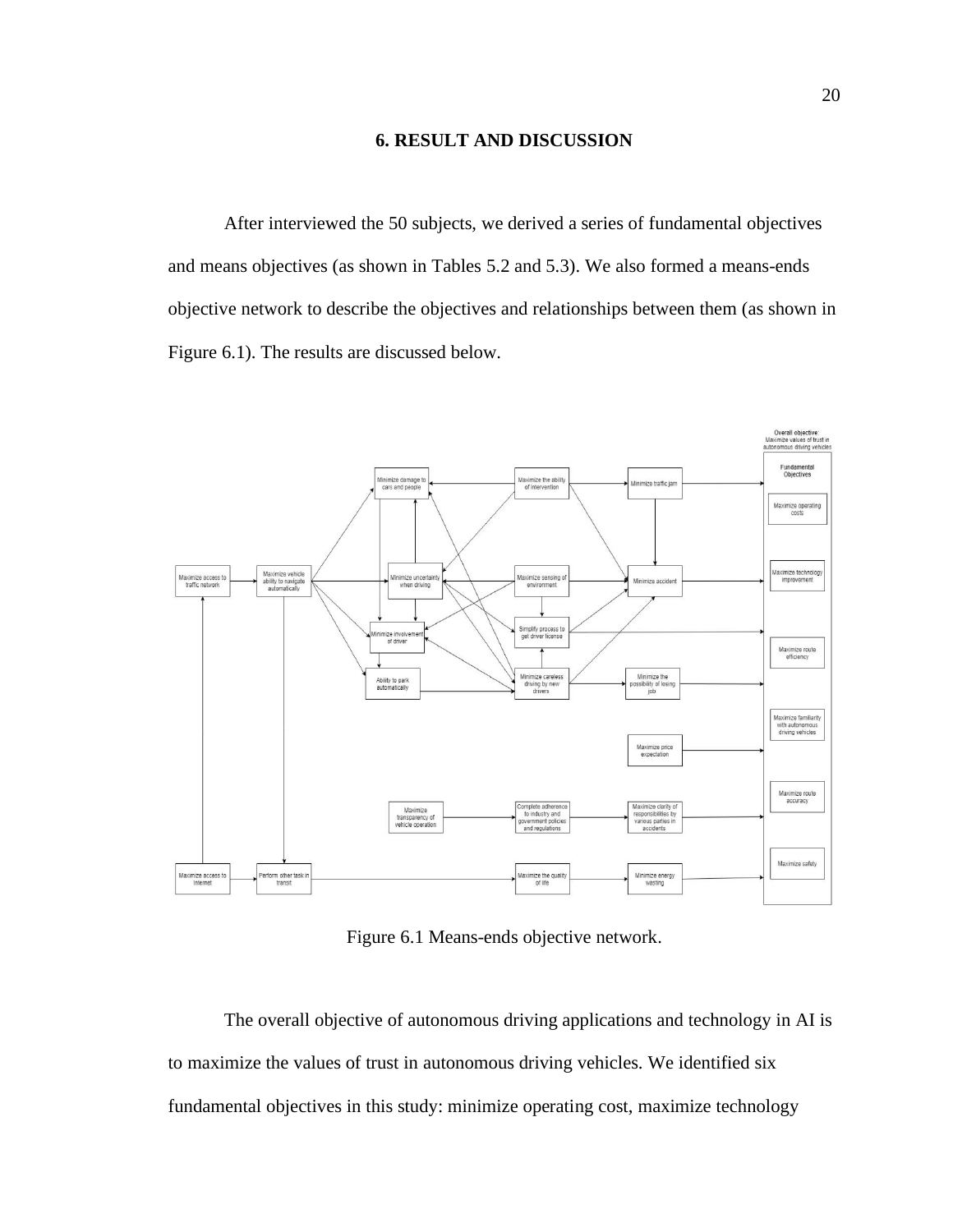improvement, maximize route efficiency, maximize familiarity with autonomous driving vehicles, maximize route accuracy, maximize safety. These six objectives represent the fundamental values of trust in AI in autonomous driving vehicles from ordinary people's perspectives. These objectives are the fundamental reasons that motivate customers to trust in AI in autonomous driving vehicles according to our subjects.

The first fundamental objective is identified as *minimizing operating costs*. The operation costs mentioned here include the manufacturing costs, energy costs, human resources costs, insurance costs, and so on of automobile manufacturers. Although today's self-driving cars are far cheaper than when AI first developed, they are still more expensive than most non-self-driving cars. More than half of the participants mentioned in the interview that if the price of self-driving cars in the market can be reduced to the level of ordinary cars, they are willing to try to buy them. The main reason for the high price of self-driving cars is that enterprises have invested a lot of money in R&D departments to upgrade their technological level. In addition, enterprises also need to consider the customer's personalized, customized service, and ride comfort. Therefore, the company can develop some ride-sharing applications to improve the use of vehicles' frequency and fuel efficiency (Ohnsman, 2018), thus reducing costs. When the safety level is high enough, the manufacturer can remove the airbag and steering wheel to reduce production costs and insurance costs (Davies, 2018). If all self-driving cars use electricity as power, carbon emissions and environmental pollution can be reduced, which can not only reduce manufacturing costs but also gradually help humans reduce dependence on fossil fuels. Besides, the application of autonomous driving technology will undoubtedly replace job positions related to automobile driving and traffic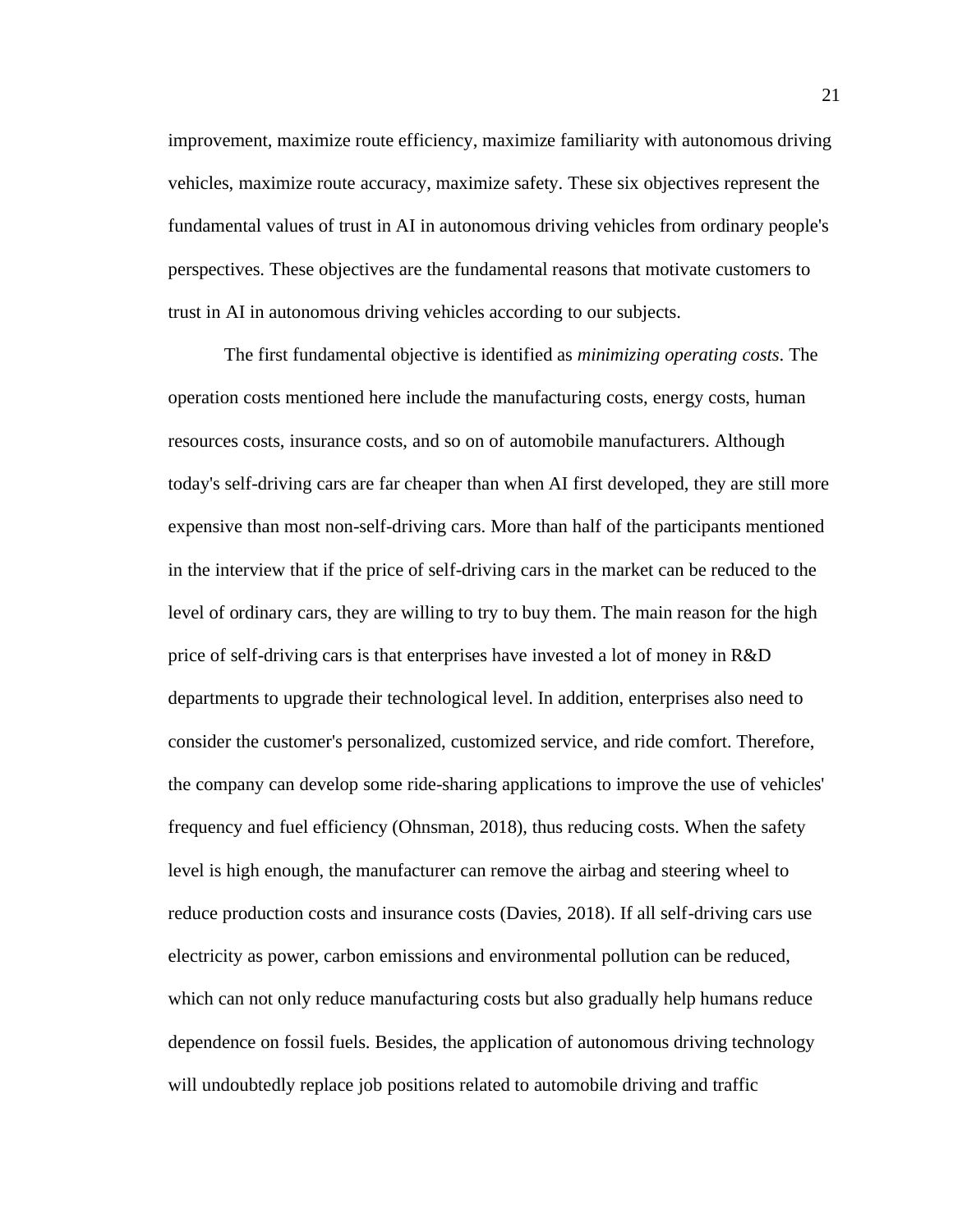management. However, on the other hand, in some countries and regions lacking human resources, or in some particularly dangerous environments, autonomous vehicles have become the best choice for human beings obviously. This series of positive impacts of autonomous driving technology will improve the public's trust and application in this technical field.

Another fundamental objective is *maximize technology improvement* and *maximize familiarity with autonomous driving vehicles*. Almost all our subjects showed concern about the maturity of AI technology and autonomous driving technology in interviews. Indeed, the accidents, algorithm problems, and potential safety hazards of autonomous vehicles all indicate this technology's immaturity. Therefore, autonomous driving manufacturers should focus on improving algorithms and technologies, including software and hardware (Ryan, 2019). Researchers believe that the reason for this concern may also be the lack of understanding of AI technology and autonomous driving technology. Therefore, apart from facing technical challenges, manufacturers should appropriately increase the transparency of autonomous driving technology. Weller (2017) mentioned that proper transparency helps build mutual trust and security, and trust depends on honesty. The subjects mentioned in the interview that if they can understand the working principle of autonomous vehicles, experimental test results, and even AI algorithm structure, they will have more confidence in AI and autonomous driving technology. The premise is that manufacturers and the government provide such opportunities to the public, which helps to achieve mutual understanding between machines and human beings. Adrian Weller also pointed out that in some cases, some problems may be more important than understanding the working principle of AI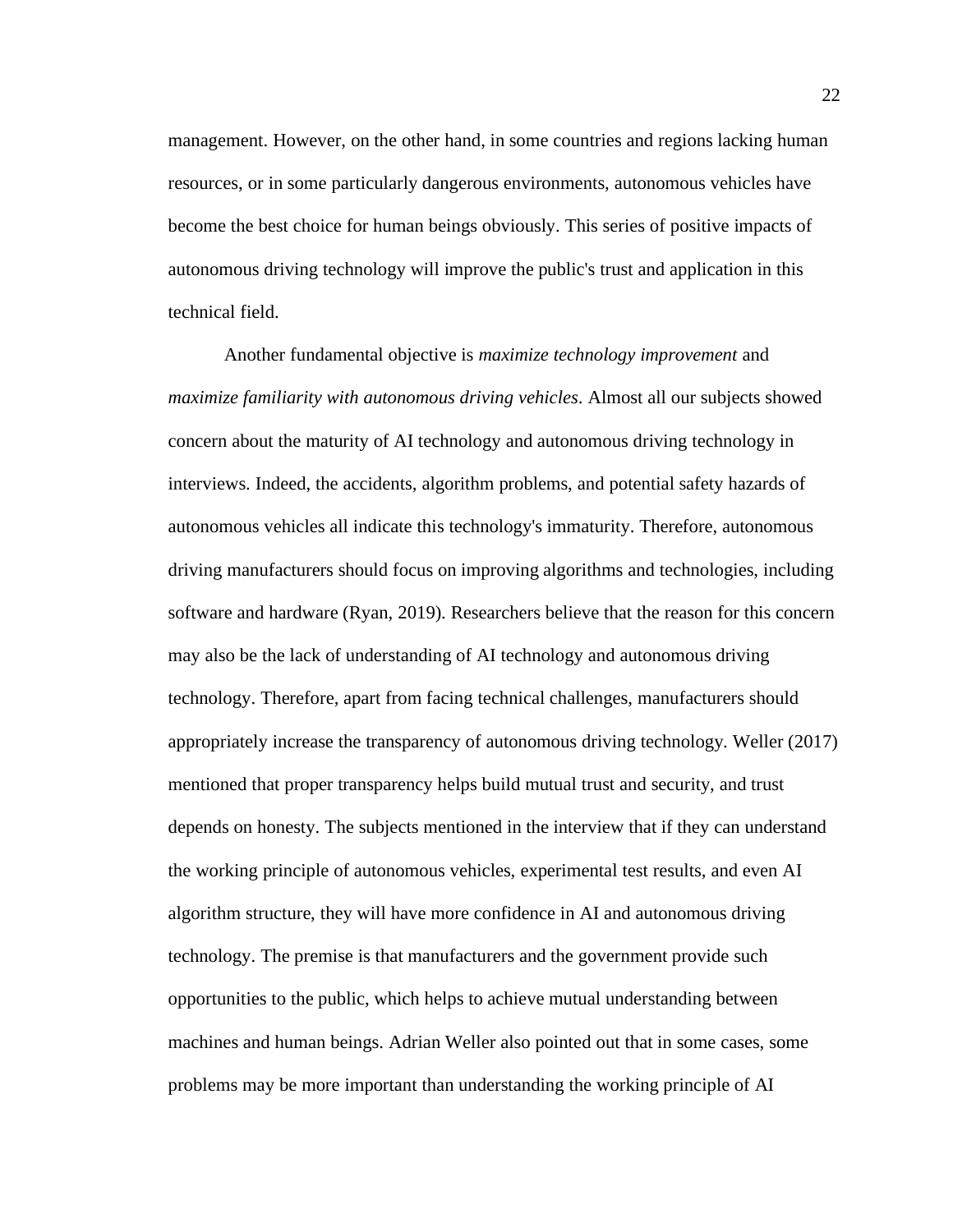technology. For example, compared with autonomous driving technology, which operates safely and reliably, reduces casualties, and saves more lives, our need for understanding the working principle is less critical (Lehnis, 2018).

*Maximize route efficiency* and *maximize route accuracy* are the other two main reasons that affect the values of trust in AI in autonomous driving vehicles for customers. The application of autonomous driving technology has greatly improved people's quality of life. It saves people the time and cost spent on the road so that people can read, work, and study on the way. Automatic navigation and real-time data can avoid traffic jams, and automatic parking also provides great convenience for people. These significantly improve route efficiency and route effectiveness. During the interview, some participants pointed out that they did not like the process of taking the driver's license test and found it complicated, and the autonomous driving technology could help people solve this problem.

*Maximize safety* is another essential fundamental objective that affects the values of trust in AI in autonomous driving vehicles for customers. All participants made it clear that safety is the primary consideration for trusting AI technology and self-driving cars and using this technology. Traffic accidents have always been one of the biggest causes of death (Bimbraw, 2015). People have reason to worry about giving their lives to others or even machines. Since the appearance of autonomous driving technology, it has been compared with human driving. Although autonomous driving technology has many advantages, it seems that one mistake can easily erase these advantages, which is due to human's zero-tolerance attitude towards errors in autonomous driving technology. Many subjects also mentioned that they would trust and use autonomous vehicles, but the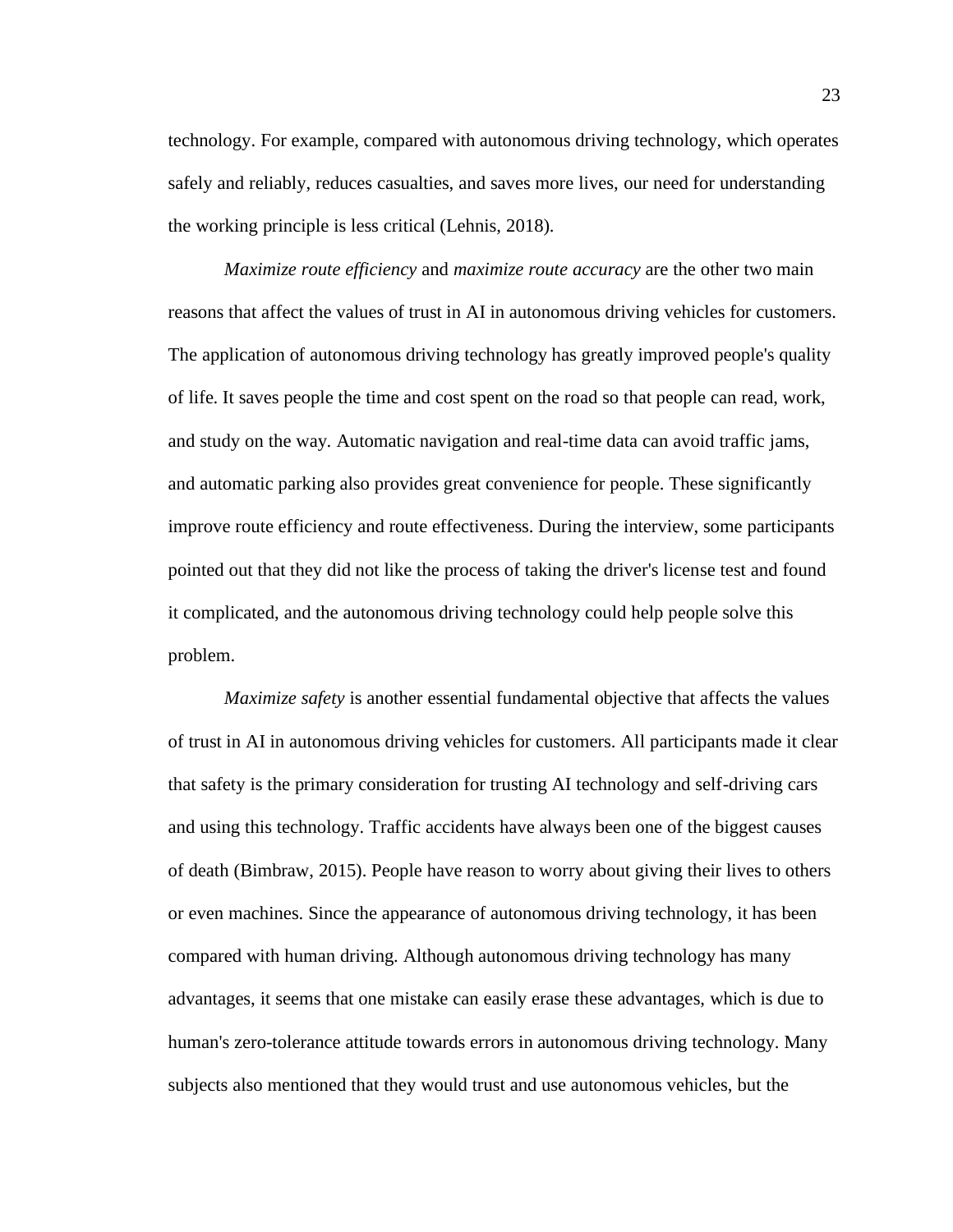casualty rate caused by machines was lower than that caused by humans, at least. On the other hand, this technology was invented by human beings, which means that it may make the same mistakes as human beings, and not every human being is suitable for driving. Security here also includes network security, such as hacker attacks, user privacy leaks, and other hidden dangers. Automobile manufacturers should improve their technical strength as much as possible and maximize the safety level and reliability of autonomous driving technology so that customers' concerns can be minimized, and their basic trust in AI technology can be achieved.

The means objectives derived from this research and their relationships demonstrate how the fundamental objectives can be accomplished. The means objectives not only include features or functions of autonomous driving technology, but they also imply possible applications facilitated by autonomous driving technology. Among all the means objectives, *complete adherence to industry and government policies and regulations,* and *maximize clarity of responsibilities by various parties in accidents* are required. Manufacturers should reach an agreement with the government, formulate appropriate laws and regulations, and clarify the responsibilities of all parties to the accident to the maximum extent. If there are no related policies and regulations and autonomous vehicles cannot comply with the industry regulations and the government, then this technology is difficult to be popularized and trusted by the public.

The subjects also emphasized the individual features provided by trusting autonomous driving vehicles that made autonomous driving technology applications valuable. These features include maximizing access to the Internet, minimizing drivers'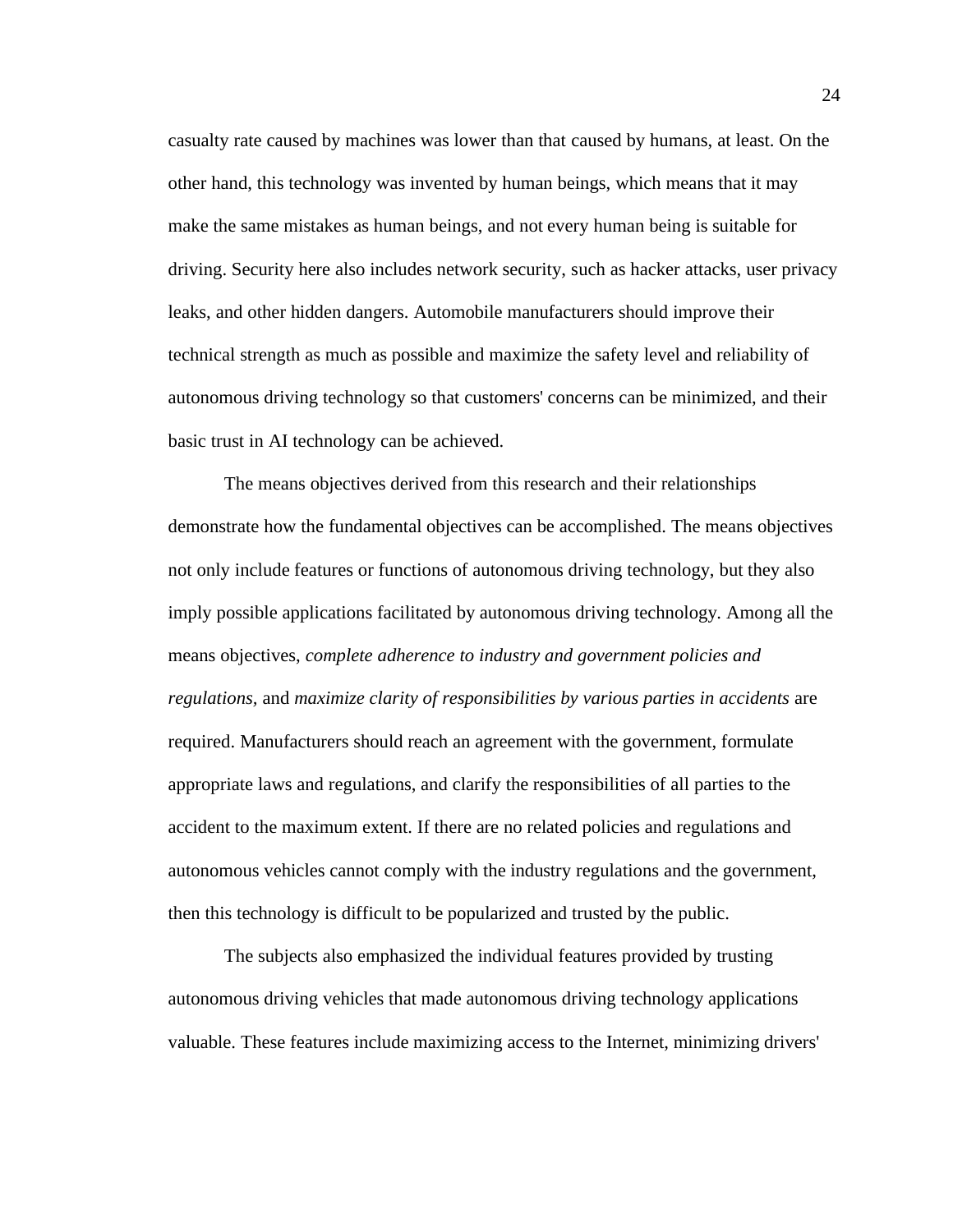involvement, maximizing the ability of intervention, and minimizing uncertainty when driving. These are the means that guide to the rest of the objectives in the means-ends objectives network.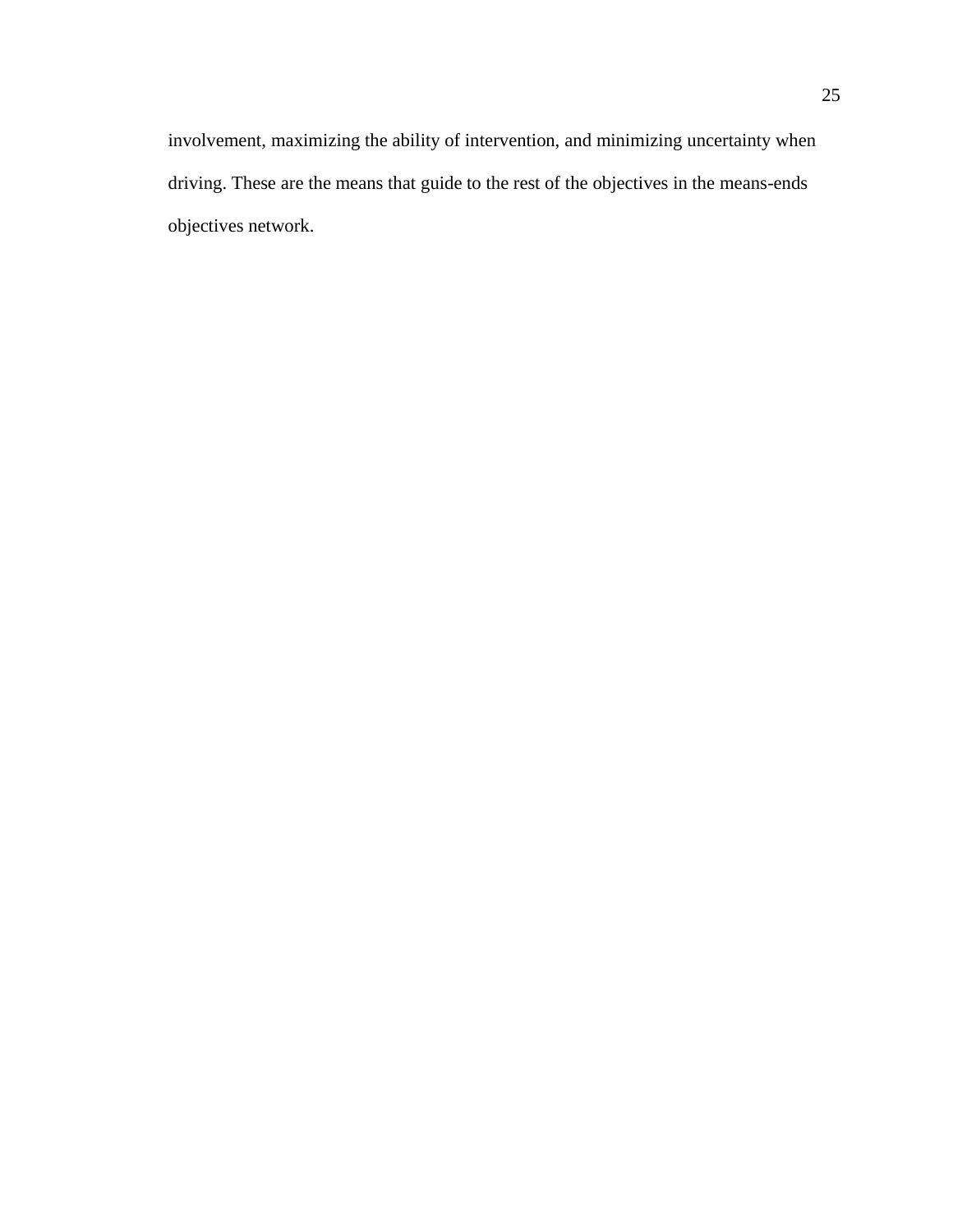### **7. CONCLUSION**

<span id="page-34-0"></span>Artificial intelligence technology and autonomous driving technology have developed rapidly in education, military, and medical treatment, and now they have become the development trend in the future. As illustrated in this research, people's trust in AI and autonomous driving technology is the premise of its development and popularization.

This article studied values of trust in AI in autonomous driving vehicles to the customer by using the VFT approach. We developed a means-ends objective network to describe the objectives and relationships between these objectives. We identified six fundamental objectives based on the means-ends objectives network in this research, which not only represent the fundamental values of trust in AI in autonomous driving vehicles to the customer, but also are the fundamental reasons that motivate customers to trust in AI in autonomous driving vehicles according to our subjects.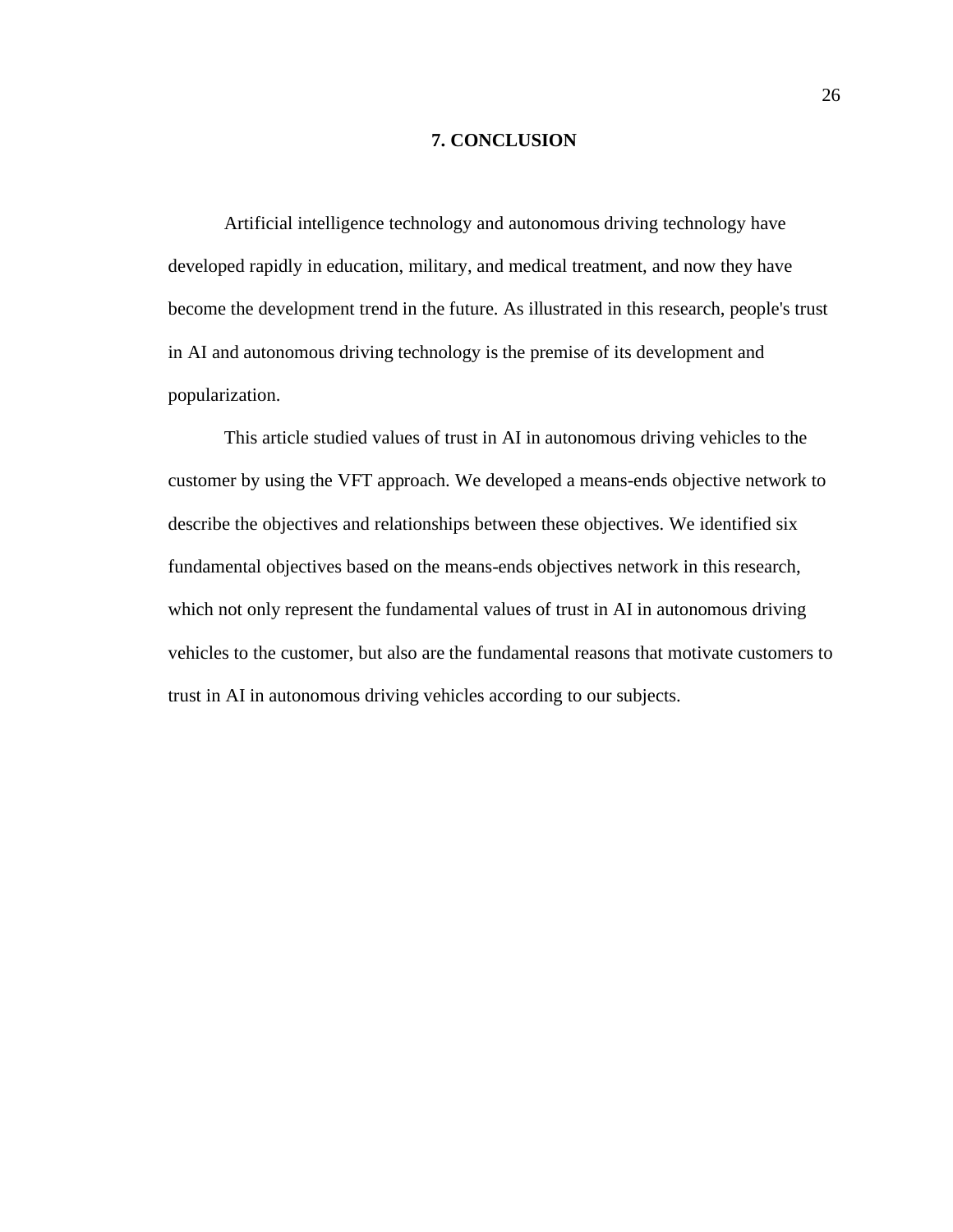#### **8. CONTRIBUTIONS AND FUTURE RESEARCH**

<span id="page-35-0"></span>This research identifies the fundamental values of trust in AI that the customers care about in autonomous driving. At the theoretical level, this paper provides a basic concept and structure about the values of trust in AI in autonomous driving vehicles. For practitioners, the results of this study will provide suggestions to alleviate the AI trust issue, which will lead to better acceptance of autonomous driving technology and prepare the public for the eventual widespread use of autonomous driving vehicles.

Understanding the value of trust in autonomous driving vehicles is vital to the acceptance and adoption of autonomous driving technology. This study contributes to both the theory and practice in the area. For academics, this systematic qualitative research using VFT provides a comprehensive means-ends objectives network to guide future research in autonomous driving technology and provide a conceptual foundation for future research in trust in the AI field. For practitioners in the autonomous driving vehicles area, the results of this research will guide them in designing and implementing autonomous driving technology that will be more readily accepted and adopted by consumers. This research is part of a stream of research on the value of AI.

In future research, we plan to continue to study the evolving trust in autonomous driving vehicles as the technology advances and people are exposed to autonomous driving vehicles. Future plans for this research include the use of a different research methodology (e.g., survey or in-depth case study) to supplement the results of this research. A survey related to this research will enable us to triangulate the results of this study.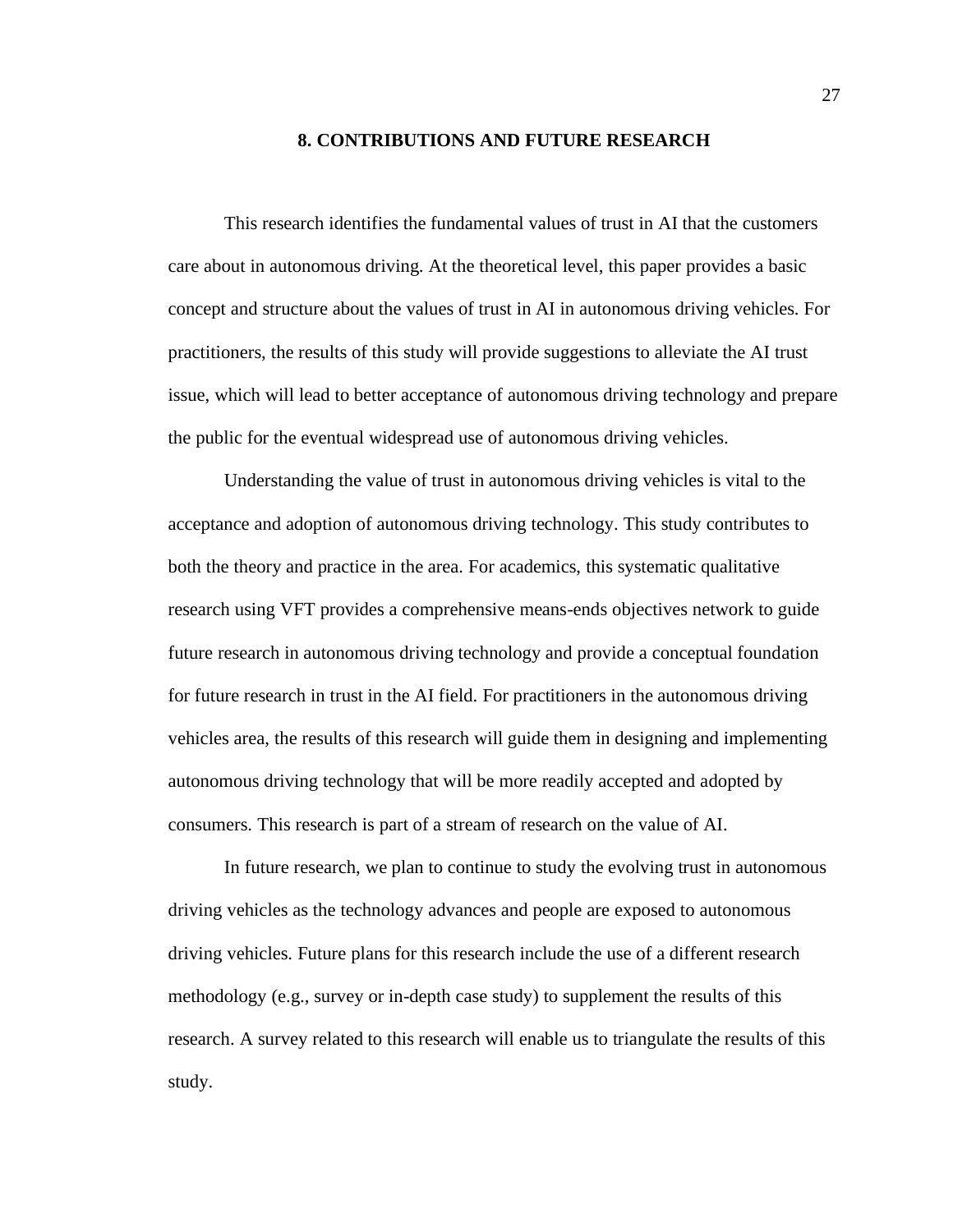#### **BIBLIOGRAPHY**

- Beiker, S.A., 2012. Legal aspects of autonomous driving. Santa Clara L. Rev. 52 (4), 1145–1156.
- Bimbraw, K. (2015, July). Autonomous cars: Past, present and future a review of the developments in the last century, the present scenario and the expected future of autonomous vehicle technology. In 2015 12th international conference on informatics in control, automation and robotics (ICINCO) (Vol. 1, pp. 191-198). IEEE.
- Davenport, T. H. (2019). Can we solve AI's 'trust problem'? MIT Sloan Management Review, 60(2), 1.
- Dickmanns, E. D., & Zapp, A. (1987). Autonomous high-speed road vehicle guidance by computer vision. IFAC Proceedings Volumes, 20(5), 221-226.
- Dickmanns, E. D. (2007). Dynamic vision for perception and control of motion. Springer Science & Business Media.
- Davies, A. (2018). GM will launch robocars without steering wheels next year. Wired, January 12, 2018, https://www.wired.com/story/gm-cruise-self-driving-carlaunch-2019/.
- Erdem, O., Oumlil, A. B., & Tuncalp, S. (1999). Consumer values and the importance of store attributes. International Journal of retail & distribution management.
- Ghazizadeh, M., Lee, J.D., Boyle, L.N., 2012. Extending the technology acceptance model to assess automation. Cogn. Tech. Work 14 (1), 39–49.
- Gutman, J. (1982). A means-end chain model based on consumer categorization processes. Journal of Marketing, 46(2), 60.
- Gutman, J. (1997). Means-end chains as goal hierarchies. Psychology & Marketing, 14(6), 545-560.
- Hyder, Z., Siau, K., & Nah, F. 2019. Artificial Intelligence, Machine Learning, and Autonomous Technologies in Mining Industry. Journal of Database Management, (30:2), pp. 67-79.
- Hengstler, M., Enkel, E., & Duelli, S. (2016). Applied artificial intelligence and trust the case of autonomous vehicles and medical assistance devices. Technological Forecasting and Social Change, 105, 105.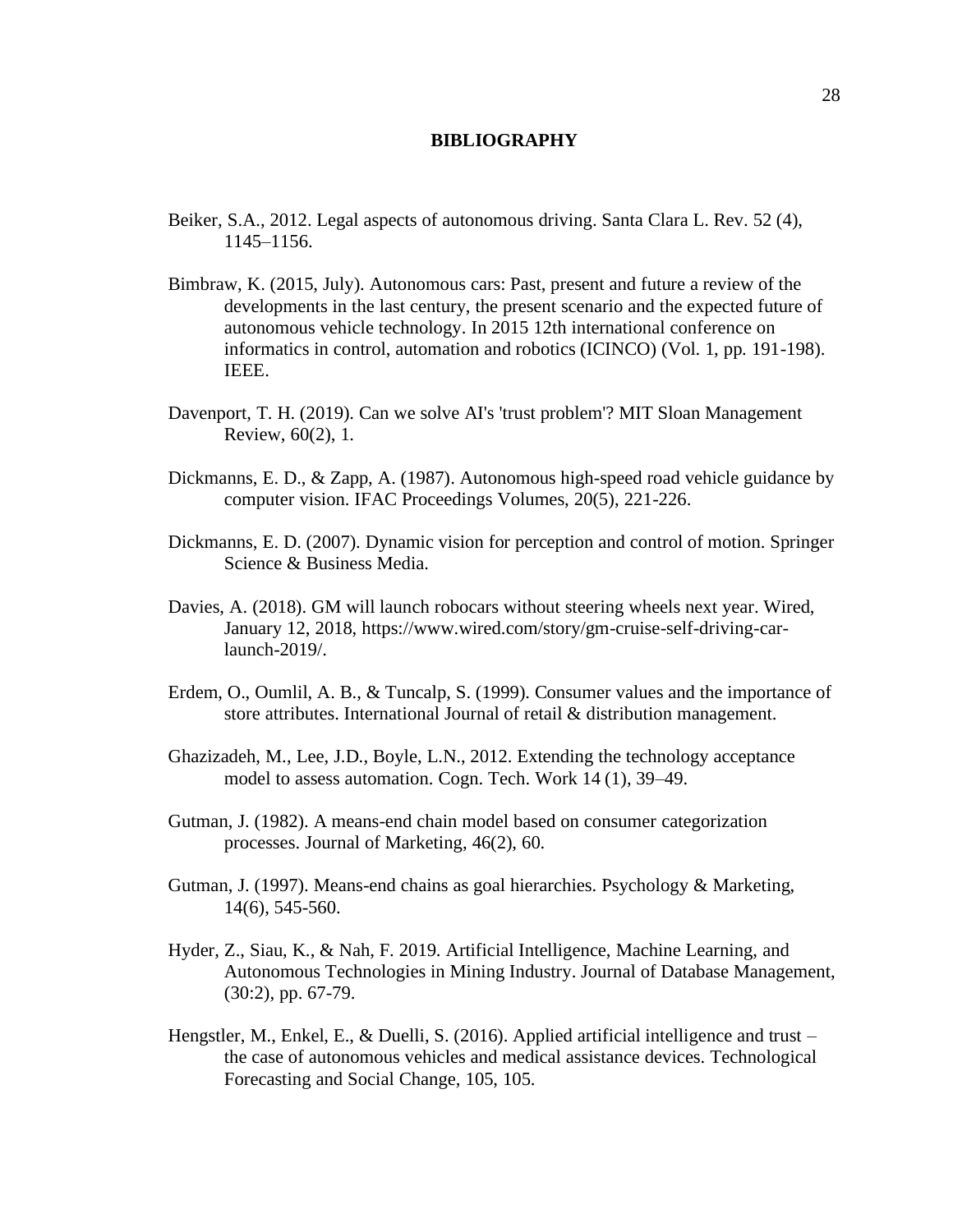James, R. (2018). Can we trust in AI? China Electronic Market, No.1061(04), 22-23.

- Jarvenpaa, S. L., Tractinsky, N., & Saarinen, L. (1999). Consumer trust in an Internet store: A cross-cultural validation. Journal of Computer-Mediated Communication, 5(2), JCMC526.
- Keeney, R. L. (1996). Value-focused thinking. Harvard University Press.
- Keeney, R. L. (1994). Creativity in decision making with value-focused thinking. Sloan Management Review, 35(4), 33.
- Keeney, R. L., & McDaniels, T. L. (1992). Value-focused thinking about strategic decisions at BC Hydro. Interfaces, 22(6), 94-109.
- Kuipers, Benjamin. 2018. "How can we Trust a Robot?" Association for Computing Machinery. Communications of the ACM 61(3):86.
- Luettel, T., Himmelsbach, M., & Wuensche, H. J. (2012). Autonomous ground vehicles—Concepts and a path to the future. Proceedings of the IEEE, 100 (Special Centennial Issue), 1831-1839.
- Lankton, N., McKnight, D. H., & Thatcher, J. B. (2014). Incorporating trust-intechnology into Expectation Disconfirmation Theory. The Journal of Strategic Information Systems, 23(2), 128-145.
- Lehnis, M. (2018). Can we trust AI if we don't know how it works? BBC, June 15, 2018, https://www.bbc.com/news/business-44466213.
- Mayer, R.C., Davis, J.H., Schoorman, F.D., 1995. An integrative model of organizational trust. Acad. Manag. Rev. 20 (3), 709–734.
- McCarthy, J., Minsky, M. L., Rochester, N., & Shannon, C. E. (2006). A proposal for the dartmouth summer research project on artificial intelligence, august 31, 1955. AI magazine, 27(4), 12-12.
- McAllister, D. J. (1995). Affect-and cognition-based trust as foundations for interpersonal cooperation in organizations. Academy of management journal, 38(1), 24-59.
- McKnight, D. H., Carter, M., Thatcher, J. B., & Clay, P. F. (2011). Trust in a specific technology: An investigation of its components and measures. ACM Transactions on Management Information Systems (TMIS), 2(2), 12.
- McKnight, D. H., Cummings, L. L., & Chervany, N. L. (1998). Initial trust formation in new organizational relationships. Academy of Management review, 23(3), 473- 490.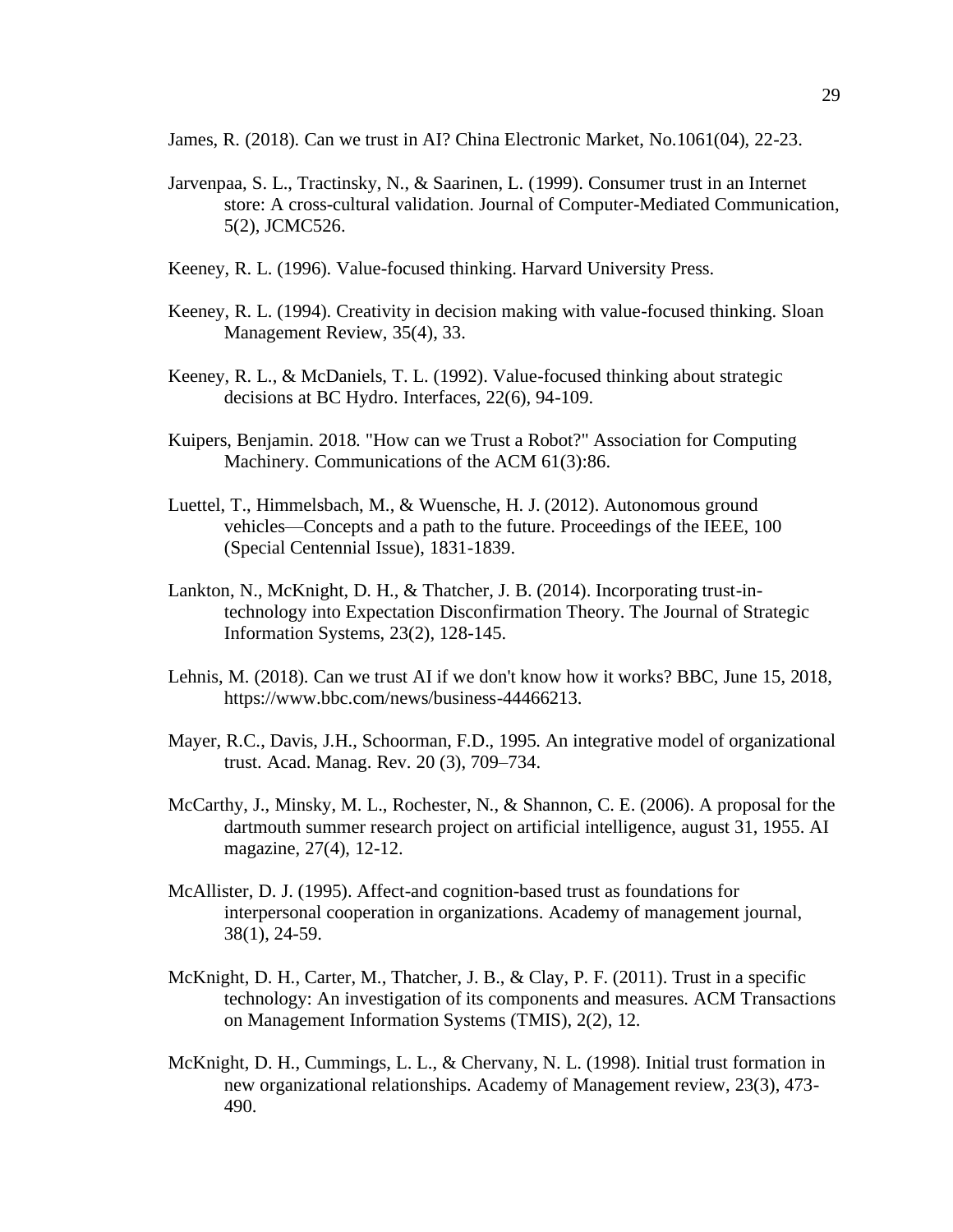- McKnight, D. H., Choudhury, V., & Kacmar, C. (2002). The impact of initial consumer trust on intentions to transact with a web site: a trust building model. The journal of strategic information systems, 11(3-4), 297-323.
- Ohnsman, A. (2018). The end of parking lots as we know them: Designing for a driverless future. Forbes, May 18, 2018, https://www.forbes.com/sites/alanohnsman/2018/05/18/end-of-parking-lotautonomous-cars/#3aa6feac7244.
- Posner, B. Z., & Munson, J. M. (1979). THE IMPORTANCE OF VALUES IN UNDERSTANDING ORGANIZATIONAL BEHAVIOR. Human Resource Management (Pre-1986), 18(3), 9.
- Rempel, J.K., Holmes, J.G., Zanna, M.P., 1985. Trust in close relationships. J. Pers. Soc. Psychol. 49 (1), 95–112.
- Rossi, F. (2019). BUILDING TRUST IN ARTIFICIAL INTELLIGENCE. Journal of International Affairs, 72(1), 127-133.
- Roberts, G. (2019, Jan 07). Consumers cautious on autonomous study. Just Auto Global News.
- Robert, L. P. (2019). Are automated vehicles safer than manually driven cars?. AI  $\&$ SOCIETY, 1-2.
- Robert, L. (2019). The Future of Pedestrian–Automated Vehicle Interactions. Robert, LP (2019). The Future of Pedestrian-Automated Vehicle Interactions, XRDS: Crossroads, ACM, 25(3).
- Russell, S. and Norvig, P. Artificial Intelligence: A Modern Approach. Prentice Hall, 3rd edition, 2010.
- Ryan, M. (2019). The Future of Transportation: Ethical, Legal, Social and Economic Impacts of Self-driving Vehicles in the Year 2025. Science and Engineering Ethics.
- Siau K. 2018. Education in the Age of Artificial Intelligence: How will Technology Shape Learning? The Global Analyst, (7:3), pp. 22-24.
- Siau, K., Hilgers, M., Chen, L., Liu, S., Nah, F., Hall, R. & Flachsbart, B. 2018. FinTech Empowerment: Data Science, Artificial Intelligence, and Machine Learning. Cutter Business Technology Journal, (31:11/12), pp. 12-18.
- Siau K. & Wang, W. 2018. Building Trust in Artificial Intelligence, Machine Learning, and Robotics. Cutter Business Technology Journal, (31:2), pp. 47-53.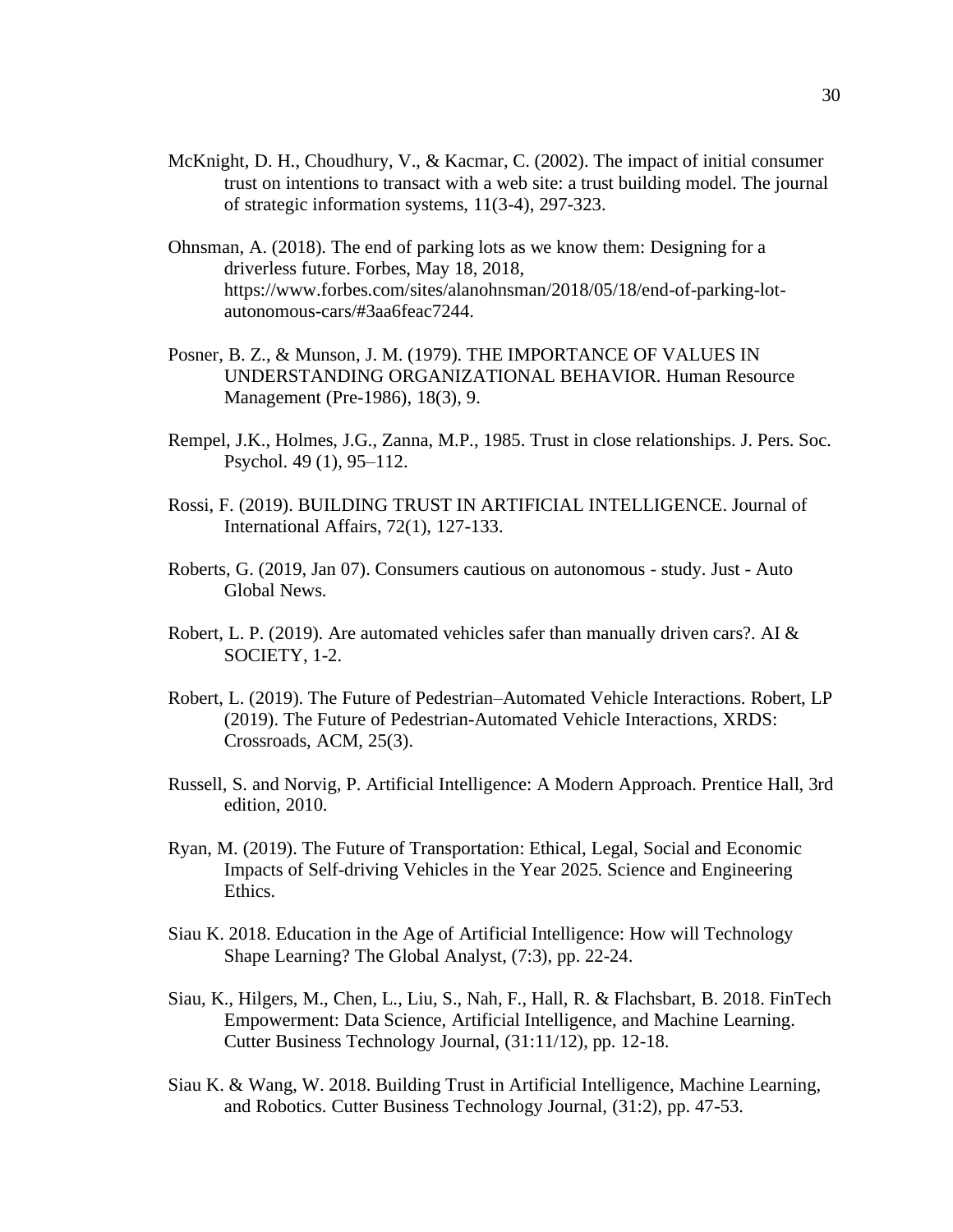- Siau, K. & Wang, W. 2020. Artificial Intelligence (AI) Ethics Ethics of AI and Ethical AI. Journal of Database Management, (31:2), pp. 74-87.
- Sheng, H., Siau, K., & Nah, F. F. H. (2010). Understanding the values of mobile technology in education: a value-focused thinking approach. ACM SIGMIS Database: the DATABASE for Advances in Information Systems, 41(2), 25-44.
- Sheng, H., Nah, F. F. H., & Siau, K. (2005). Strategic implications of mobile technology: A case study using Value-Focused Thinking. The Journal of Strategic Information Systems, 14(3), 269-290.
- Thorpe, C., Herbert, M., Kanade, T., & Shafter, S. (1991). Toward autonomous driving: the cmu navlab. ii. architecture and systems. IEEE expert, 6(4), 44-52.
- Weller, A. (2017). Challenges for transparency. arXiv preprint arXiv:1708.01870.
- Wang, W. & Siau, K. 2019. Artificial Intelligence, Machine Learning, Automation, Robotics, Future of Work, and Future of Humanity – A Review and Research Agenda. Journal of Database Management, (30:1), pp. 61-79.
- Zhang, Q., Esterwood, C., Yang, J., & Robert, L. (2019). An Automated Vehicle (AV) like Me? The Impact of Personality Similarities and Differences between Humans and AVs. (August 31, 2019).